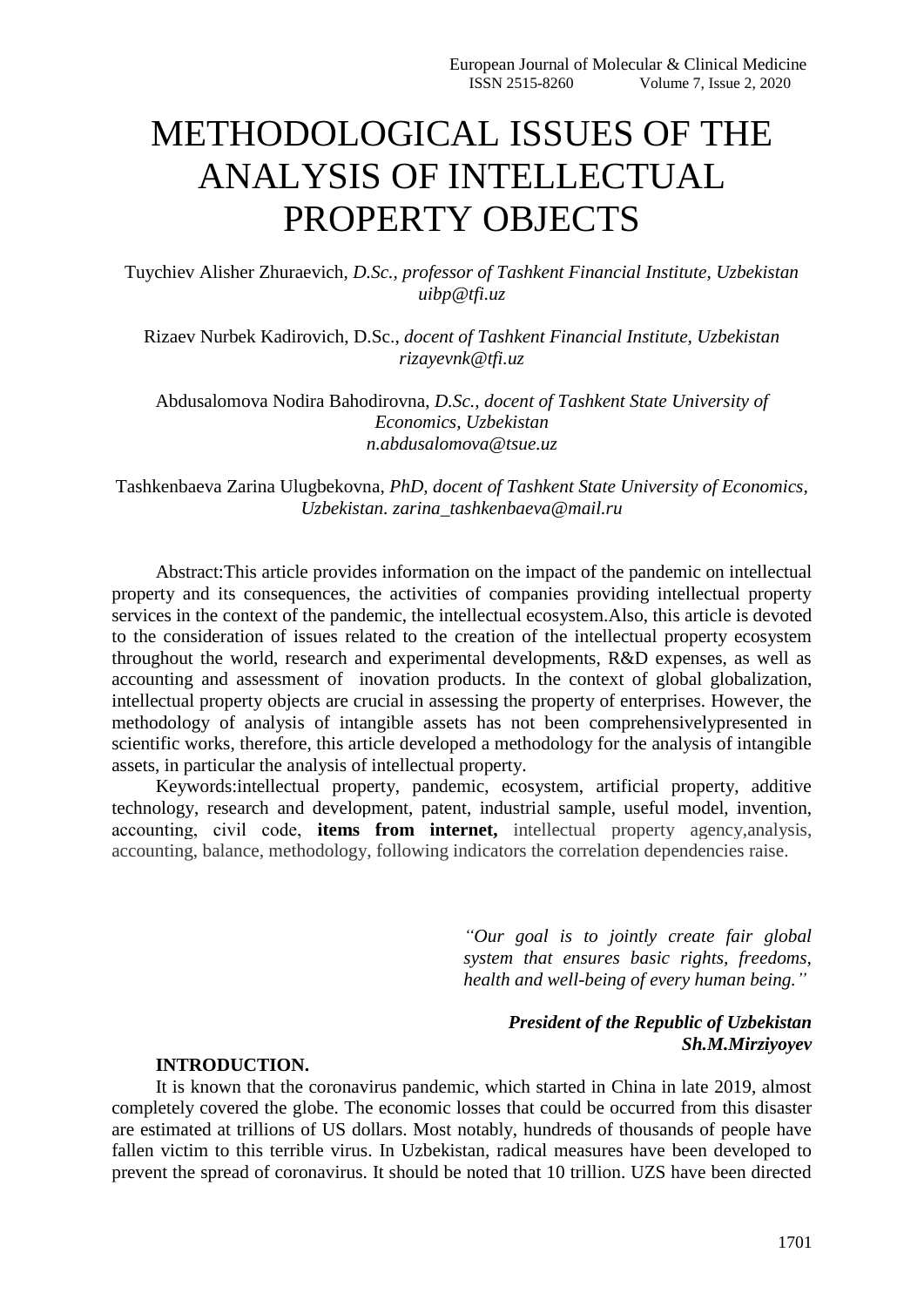in Uzbekistan as part of anti-pandemic measures. As a result, the Decree "On priority measures to mitigate the negative impact of the coronavirus pandemic and the global crisis on the economy", "On comprehensive additional measures to prevent the spread of coronavirus infection in the Republic of Uzbekistan" have been adopted.

It is known that the power of the coronavirus pandemic (COVID-19) has almost stopped the world economy. This unexpected biological catastrophe has affected the activities of all major companies and firms that are shaking the world economy. As a result of the pandemic, companies are facing a number of challenges in making their operational and strategic management decisions. The potential economic damage from the disaster is estimated at trillions of dollars. Global growth is slowing. Despite efforts by the world community, including the World Health Organization (WHO), to reduce the spread of the pandemic, many of the world's largest companies and firms are still struggling to contain their economic and financial activities. or are forced to drive, at least in part. In countries where COVID-19 is prevalent, not only large companies but also small and medium-sized businesses are suffering. Significantly, this pandemic has had a significant negative impact on the development of human intellectual property.

It should be noted that the measures taken around the world to prevent the pandemic have opened a new page in the process of legalization of intellectual property, which means that many patent offices have switched to remote operation. In the registration of intellectual property, ie applications and applications to patent offices are carried out online. In today's pandemic, agencies and organizations that provide services in the field of intellectual property are working at a distance. In particular, in accordance with the Resolution of the Cabinet of Ministers of the Republic of Uzbekistan dated March 23, 2020 "On additional measures against the spread of coronavirus infection", the staff of the Intellectual Property Agency under the Ministry of Justice organized remote work. In this case, citizens who apply to the Agency can contact the selected department.So, whether we like it or not, we have to get used to working and living in a pandemic.

Currently, human capital, intellectual potential, innovative ideas, as well as high technologies in innovative globalization constitute the basis for rapid and sustainable development. As far as we know, currently the volume of the market of intellectual property objects and innovation products is rapidly increasing throughout the world. In particular, the market of "artificial intelligence"-(AI) rose from 31 percent and in 2017 this indicator accounted for 3 billion USD, and in 2018 this figure constituted 8,1 USD and this year it has amounted to 13,4 billion UZS. Moreover, it is expected, that by 2022 this indicator will total 52,5billion UZS [\(Frost & Sullivan,](http://www.tadviser.ru/index.php/%D0%9A%D0%BE%D0%BC%D0%BF%D0%B0%D0%BD%D0%B8%D1%8F:Frost_%26_Sullivan) 2019). In this regard, such advanced technologies as "SD model" and "Items from Internet" (IoT) are rapidly developing and their market is annually growing by 10-15 per cent (nowadays this figure accounts for 6 billion USD). This, in turn, requires creation of the intellectual property ecosystem and its further development. Moreover, development of the intellectual property market will be mainly connected with the creation of this ecosystem.

It should be noted, that the concept of "Intellectual property ecosystem" appeared in foreign countries many years ago and currently it has approached the level of development. For example, in the USA the intellectual property ecosystem is referred to the Silicon Valley which unites major venture companies, investors, tart-ups and entrepreneurs. The reason for this that head offices and lab rooms of the famous world-wide known companies and giants of the electronic industry (Apple, Google, Facebook, Intel, AMD, Electronic Arts) are located there. They are involved in the development of intellectual projects and this fact results in the creation and further development of intellectual property ecosystem, which, in turn, leads to ensuring innovative globalization.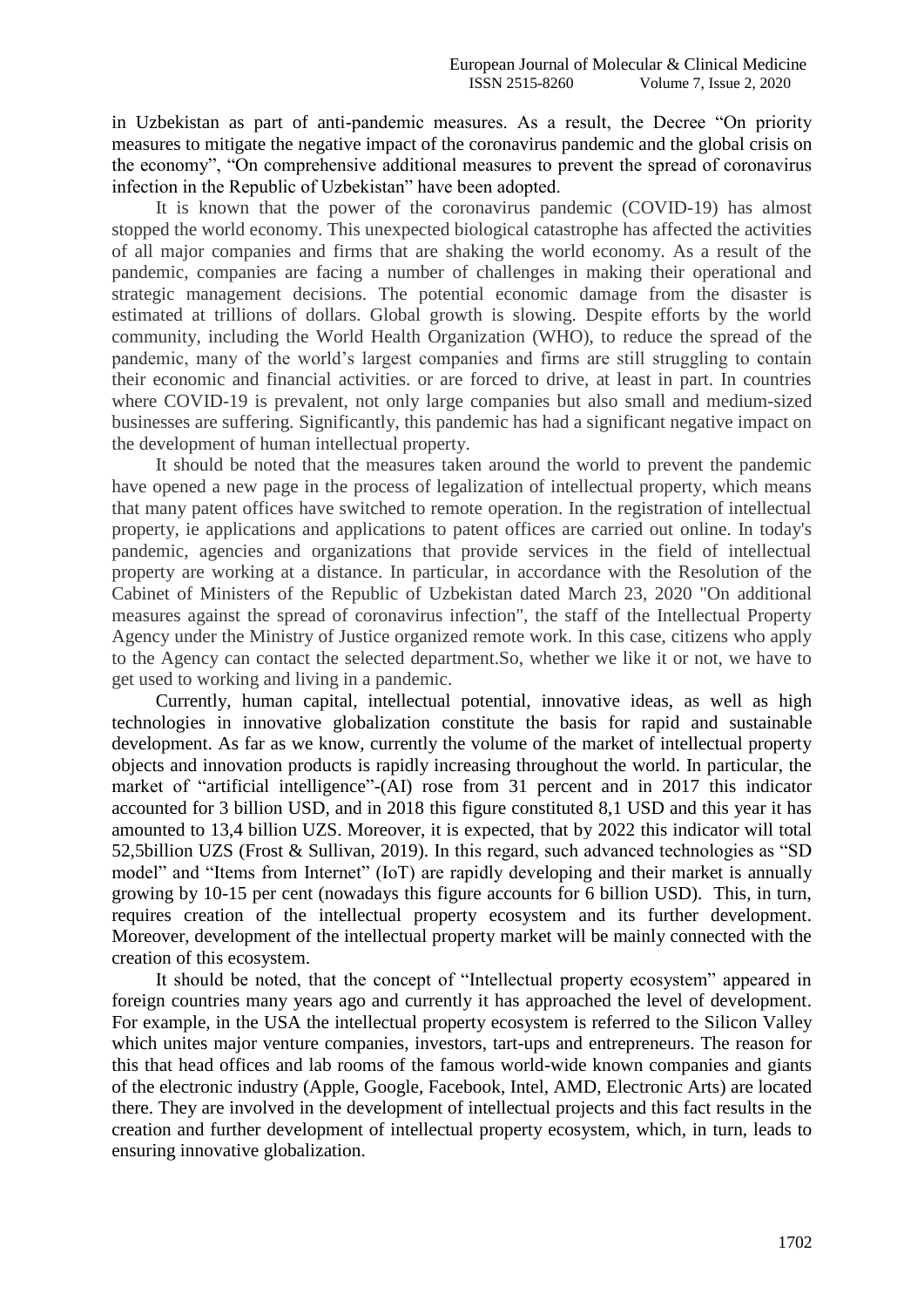The intellectual property ecosystem requires special emphasis on the creation and use of intellectual property through the application of new knowledge and technologies. The growth rates of the global intellectual property market are higher than 10% per year, and with the figure amount to 23 per cent in China, 5 per cent in the USA and Russia and 2 per cent in France. Over the last decade, more than one billion patented objects have been introduced into digital platforms and services for intellectual property management. According to the statistical data, "in the economically developed countries the amount of the total assets of the companies constitutes 89,0 trillion USD, out of which assets in tangible form account for 46,8 trillion USD (52,5 per cent), intellectual property objects (goodwill included) amount to 41,9 trillion USD (in particular, 11,8 trillion USD or 28,1 per cent are intangible assets, and 30,1 trillion USD or 71,9 per cent are intangible assets which haven't been revealed). Even though the intangible assets which are unknown or not detected constitute a major part of the total business value in major companies, they are not accounted in the balance. Denmark (61,0 per cent), Switzerland (42,0 percent) and Belgium (41,0 per cent) are the countries with the highest indicators of the unknown or unrevealed intangible assets.

A number of efficient measures are being undertaken in Uzbekistan to shape the intellectual property ecosystem. In particular, in the Innovation Development Strategy of the Republic of Uzbekistan these measures include improvement of the intellectual property assessment mechanisms and raising the amount of the public expenses on the R&D. In 2021 this indicator is expected to account for 0,8 per cent in the Gross Domestic Product (GDP) and by 2030 the share of the expenses on the R&D will amount to 1-1,5 per cent, the share of expenses on the activity of scientists and researchers will constitute 0,4 per cent, and the share of the expenses on the research made in the business sector will amount to 50-55 per cent.

From this point of view, creation and development of the intellectual property ecosystem is the most urgent and top-priority task for the sustainable innovative development of our republic.

### **METHODS.**

When perceiving the nature of the intellectual property ecosystem,first of all, it is importantknow what intellectual property is. Currently the economic concepts of "intellectual property", "intellectual asset", "intellectual capital", "intangible asset" and "insignificant or secret items" have various interpretations in different literary sources. In this regard there is the question which concept should be prioritized. It should be noted that scholars and experts demonstrate different approaches to this category and in the statutory acts it is also treated differently. Thus, currently there is no perfect definition of these concepts. The resaon for this is there is no limit for the concept of "intellectual" and it is not subject to any standard. In addition, it is a complicated task to determine their value (price) for the goods (which can be sold in the market).

Therefore, there is no precise set or limit in this regard. The technique which is currently considered to be correct, is being applied. In the economic literary sources the word "*intellect*" originated from the Latin word "*intellektus*"which means "to know, to understand, to perceive". In the broad sense of this word this term means "human's mental activity, life, and environmental consciousness, as well as the ability to reflect, change, think, read, learn, know the world, and adopt social experience. In this regard intellect includes with such psychological processes as perception, memorizing, thinking, expressing ideas, speaking and can be connected with such social factors as creative skills, mental abilities, intense activity and life experience.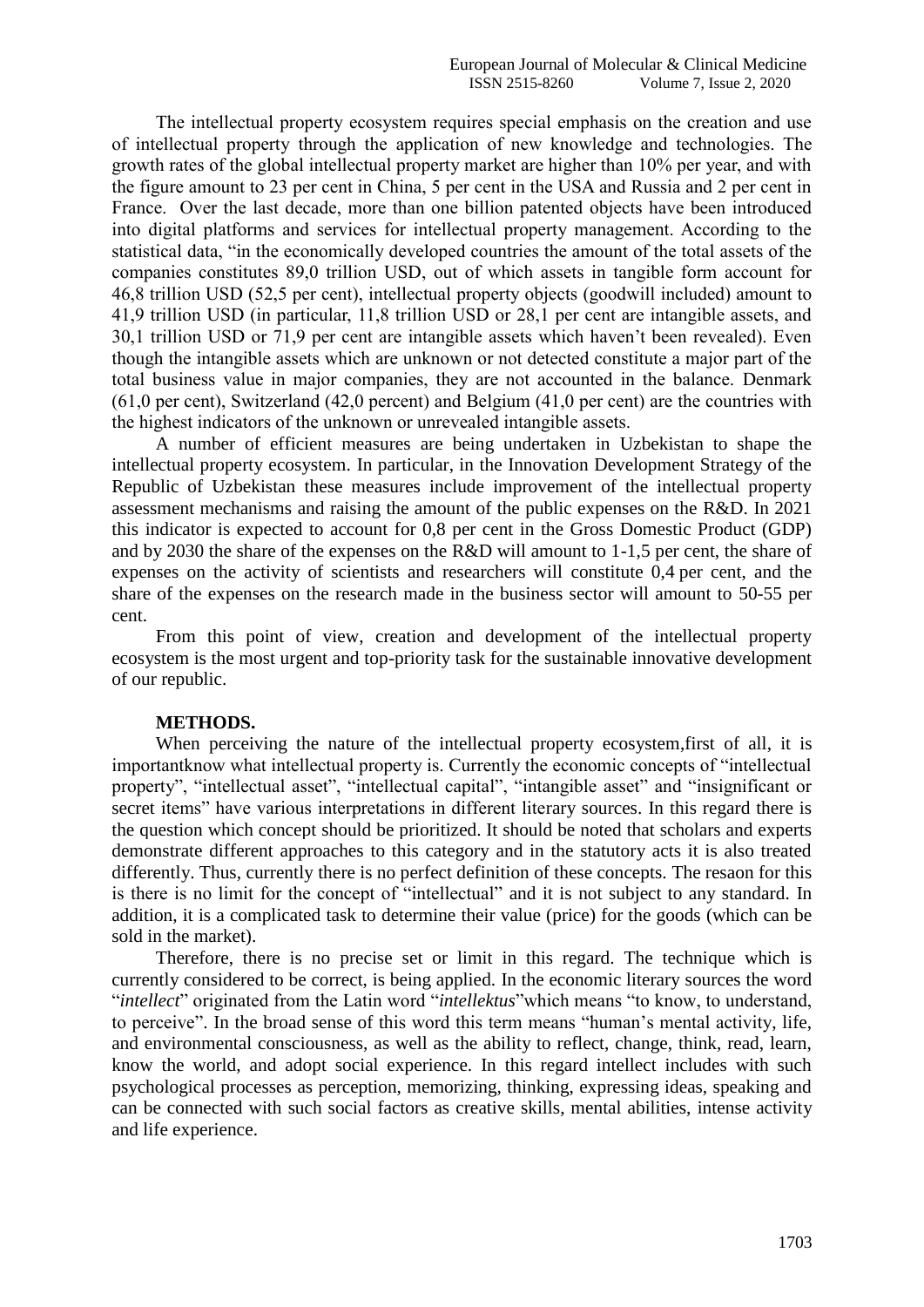

## **Figure 1. General composition of the "intellect" concept.**

The World Intellectual Property Organization (WIPO) determines the concept of "Intellectual property" as follows: intellectual property refers to creations of the mind: inventions; literary and artistic works; and symbols, names and images used in commerce. Intellectual property is divided into two categories: Industrial Property includes patents for inventions, trademarks, industrial designs and geographical indications".

Various economists define "intellectual property" in the different ways, for example, in the opinion of A. Stewart, intellectual property is the knowledge embodied in a more tangible form than an idea. He approached this concept in terms of production and considers it as the inherent useful knowledge. In this regard intellectual property is a king of useful values in a certain form: a list of facts, database, which, in case of their discovery, can turn into the intellectual property. This means that as a result of useful knowledge there are various insignificant properties but which can create a certain value.

K. Sveiby considered the concepts of intellectual property and intellectual capital and in his model he divided a company's intangible assets (intellectual property) into there groups: external structure (trade mark, image of the company and production recognition), competence of employees (education, intellectual knowledge, experience and skills), internal structure (patent, copyright, management systems, databases and scientific developments). As it is obvious from this model, intellectual property objects are represented only in the external and internal structures of the company. We do not fully agree with this model as it entirely covered intellectual property objects and approached thereto as intangible assets. If they were intangible assets, the K. Sveiby's model would require a close (alignment) approach to accounting objects.

From the point of view of Thomas P. Carlin, intellectual property represents an ambiguous item in the balance which has a poor quality. In his research he made an emphasis on the value of intellectual property as a key component of intangible assets and justified an opportunity for their assessment. In our opinion, if intellectual property objects had more efficient opportunities for their use, it could be possible to turn into the most profitable asset item of the balance.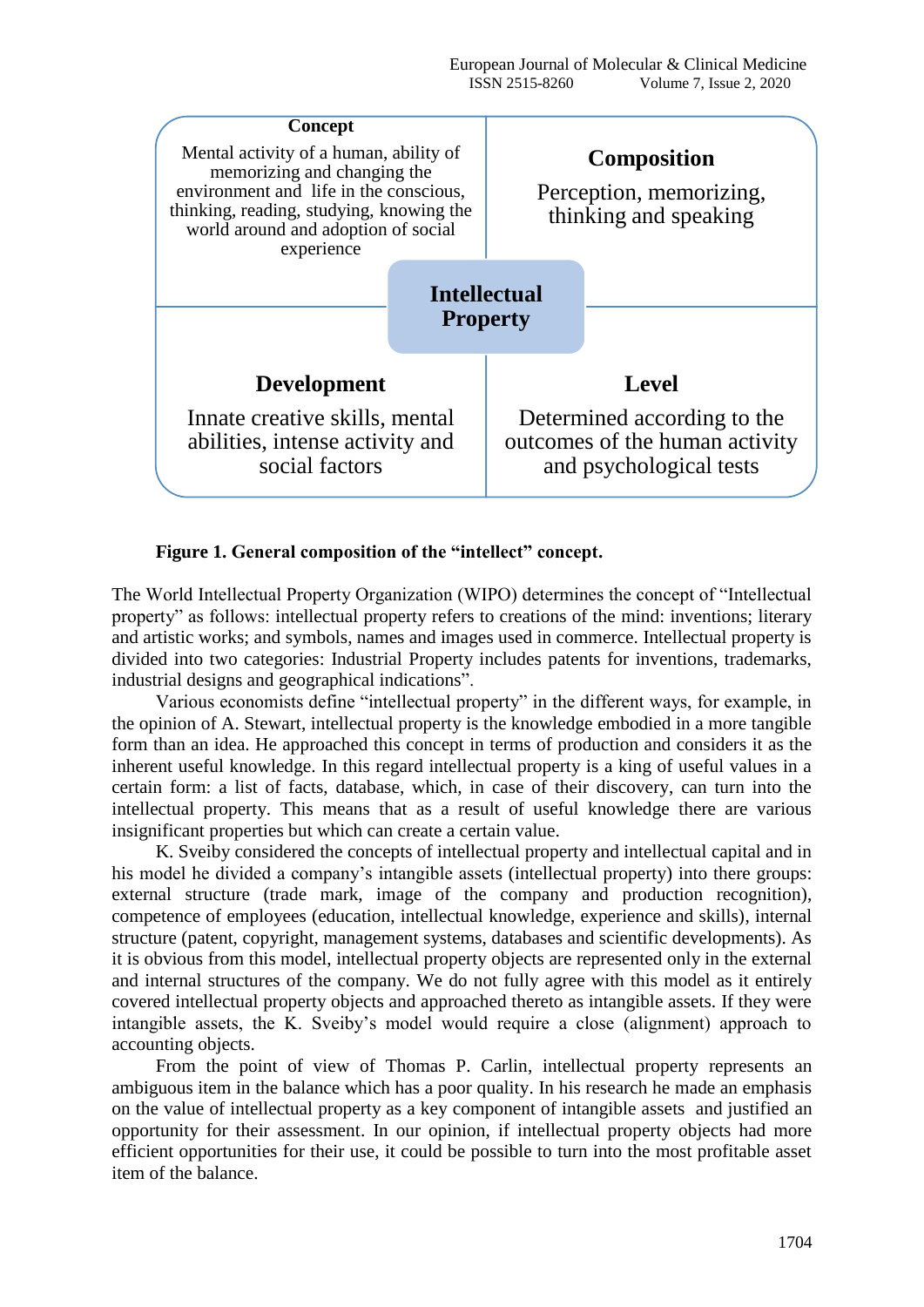B. Leontyev refers intellectual property to the intellectual capital. In addition, he specifies that intellectual property consists of the value of all available assets, intellectual novelties, knowledge, opportunities, and consolidated base of knowledge.

L. Dontsova evaluates intellectual property as a depreciable property of a company from the point of view of economic analysis and considers that their composition includes exclusive rights to various scientific developments, computer programs, patents, copyrights, films, trademarks and service marks. Moreover, she highlights the importance of focusing on receipts (portion of intellectual property) or reducing business costs in determining the economic profit (income) of intellectual property objects and focuses on the analysis methodology for assessing long-term assets of the company.

I. Ivanov considers the concept of intellectual property in terms of the exclusive right of a person to the results of intellectual activity and specifies that it consists of a trademark, a company name, a brand name, and a service mark. He summarizes his views and comes to the conclusion that intellectual property is a part of these intangible assets.

In the opinion ofI.Pokrovsky, it is possible to publish and duplicate works without the consent of the owner of intellectual property rights only with the aim of implementing achievements and technical inventions of each owner of the intellectual property (an author).

L. Lytneva evaluates intellectual property as a component of intangible assets and proposes to divide it into the following groups: industrial property objects, objects of copyright and tools for individualization of goods. This classification is practically close to international practice and is grouped according to the intellectual property used by companies.

According to the model of E. Brooklin, intellectual property constitutes an integral part of the company's intellectual capital (Figure 2). According to this model:

*Company's intellectual capital>intellectual property>patent, copyright, trade mark, know-how and service mark.*

As it is obvious from the model, intellectual property constitutes a part of intellectual capital by its objects. On the other hand, a trade mark related to the intellectual property object by E.Brooking is recognized as a market asset.



**Figure 2. Approaches of E. Brooking, A. Poltorak and P. Lerner to the intellectual property.**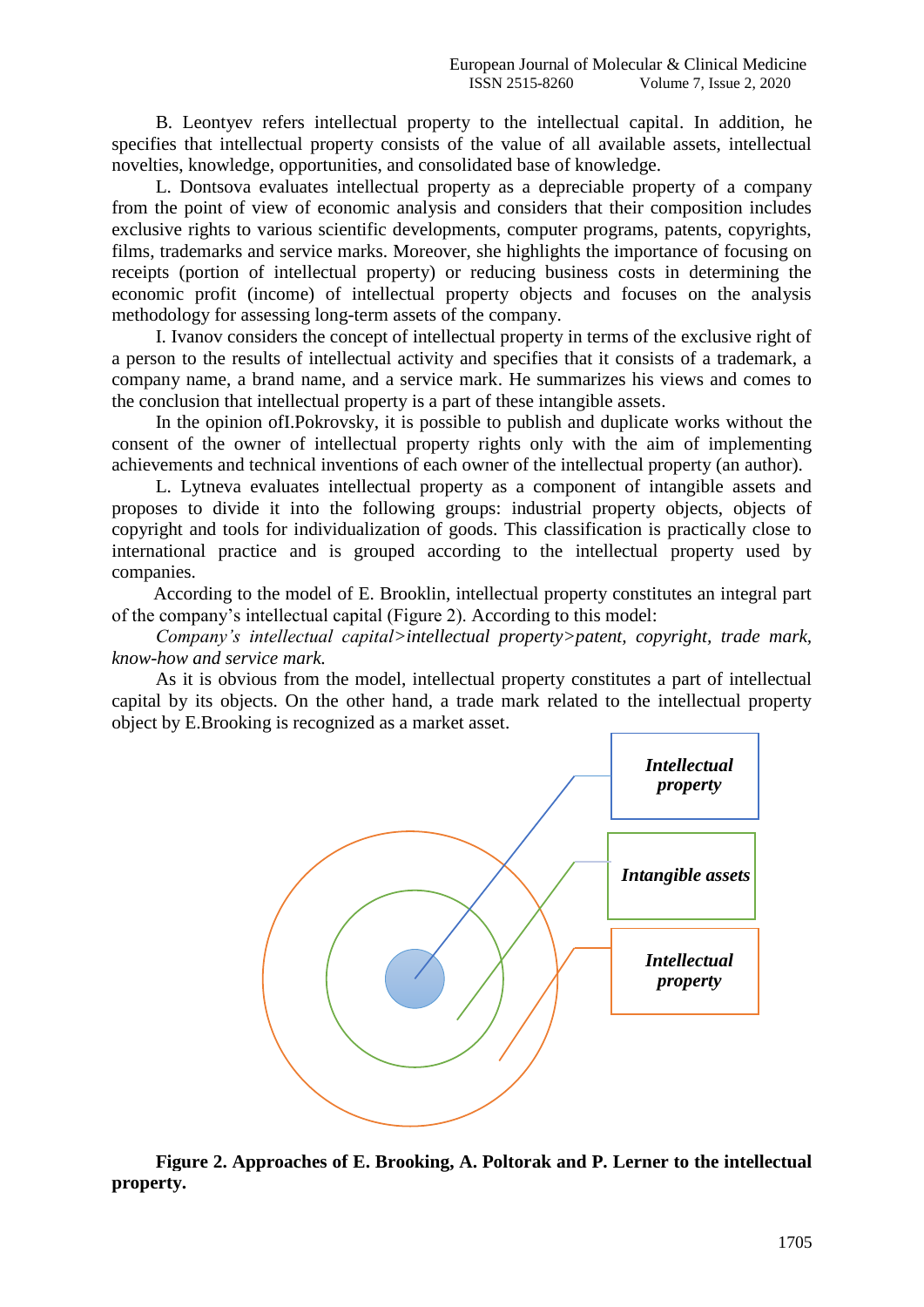Summarizing the above-mentioned statements, in our opinion, the category of intellectual property should be identified as follows: *"Intellectual property is knowledge acquired through the human's mental capacity, which requires legal protection as knowledge or an object, or assets (funds)".*

In our opinion, intellectual property objects demonstrate the following peculiarities:

*first*, in most cases, they come in the form of ideas or information;

*second*, intellectual property in the form of ideas or knowledge cannot be owned unlike owning something in the tangible form;

*third*, there is also possibility of unlimited use of these objects at any time;

*fourth*, ownership of intellectual property rights will be canceled after a certain period of time and soon after it will become a common property and can be used freely or without permission;

*fifth*, exclusive rights, not property rights are applied to intellectual property objects;

*sixth*, implementation scope of intellectual property is limited to a specific area;

*seventh,*there are also personal rights of the authors of intellectual property objects, and the users of these objects shall comply with these rights.

## **RESULTS AND DISCUSSION.**

The process of globalization requires a further increase in the cost of creating intellectual property, including research and development. Therefore, currently economically developed countries are trying to create new intellectual property and to raise the exepenses on the research and development in relation to their GDP. For example, this is an average of 2,4% of the GDP of North America and Western Europe, 2,1% in East Asia and the Pacific, 1,0% in Central and Eastern Europe, and 0,7% in Latin America and the Caribbean, 0,6% in Arab countries,  $0.5 %$  in South - West Asia,  $0.4 %$  in Africa and  $0.2 %$  - in Central Asia<sup>1</sup>. It should be noted that India occupies a special place and ranks the  $2<sup>nd</sup>$  among the countries of East Asia and the Pacific (2,1%). This is due to the fact that recently the Gross Domestic Product of the country has a tendency to increase its spending on research and development.

If we look at the data globally, almost 38% of the USA Gross Domestic Product is generated from the innovative products created in reliance upon the intellectual property. The volume of the created software increased by 31% in 2018, and its market value accounted for 8,2 billion USD. This figure is expected to constitute 29,9 billion USD in 2020and in an increase of 105,8 billion USD is expected till  $2025^2$ .

The main share in the financing of innovative developments in the world belongs to the business sector. In terms of financing research and development, South Korea has the share of 78,0 % (or 57,2 billion USD), Japan - 77,5% (or 131,8 billion USD), China - 77,3% (286,5 billion USD), the USA - 71,4 % (340,7 billion USD), and this indicator in India accounts for 17,0 billion USD (35,0 %). However, the share of the funds allocated on the research and development by the state is significantly bigger and constitutes 29,0billion USD or 60,0%. The same situation is observed in Uzbekistan, where public share of funds on the research and development is also relatively high and accounts for 166 million or 48,6%.

| Innovative developments in the countries throughout the world <sup>3</sup> |           |                 |              |                  |               |  |  |  |
|----------------------------------------------------------------------------|-----------|-----------------|--------------|------------------|---------------|--|--|--|
| $N_2$                                                                      | Countries | <b>Business</b> | <b>State</b> | <b>Education</b> | <b>Others</b> |  |  |  |

<sup>1</sup><http://uis.unesco.org/apps/visualisations/research-and-development-spending/>

1

<sup>2</sup>Statistics from the World Intellectual Property Organizatio[n.https://www.wipo.int/portal/en](https://www.wipo.int/portal/en).

<sup>&</sup>lt;sup>3</sup><http://uis.unesco.org/apps/visualisations/research-and-development-spending/>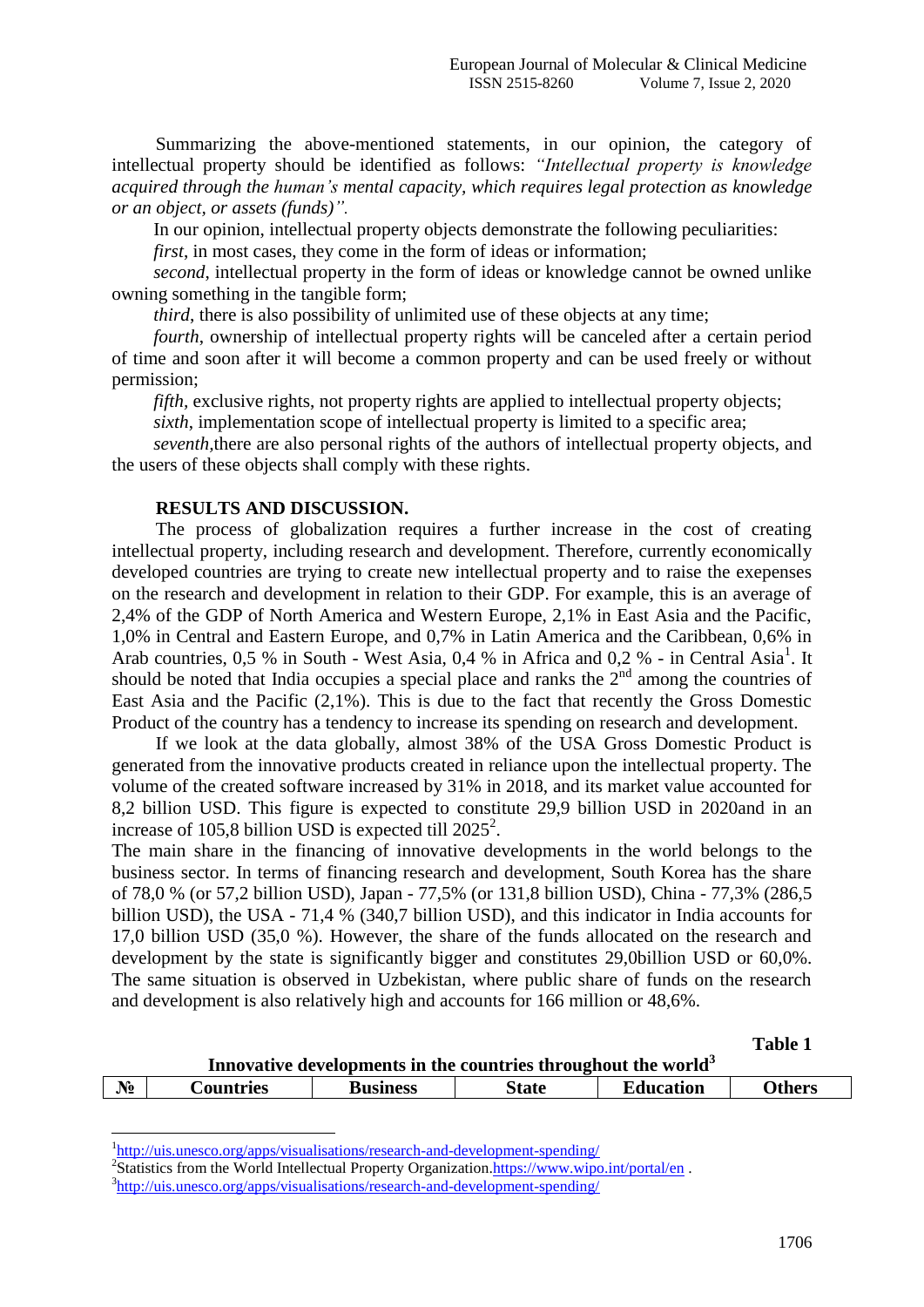|     |                      | billion    | $\frac{0}{0}$ | billion    | $\frac{0}{0}$ | billion    | $\frac{0}{0}$ | billio     | $\frac{0}{0}$ |
|-----|----------------------|------------|---------------|------------|---------------|------------|---------------|------------|---------------|
|     |                      | <b>USD</b> |               | <b>USD</b> |               | <b>USD</b> |               | n          |               |
|     |                      |            |               |            |               |            |               | <b>USD</b> |               |
| 1.  | <b>United States</b> | 340,7      | 71,5          | 54,1       | 11,3          | 62,3       | 18,2          | 19,2       | 4,0           |
| 2.  | China                | 286,4      | 76,9          | 58,6       | 15,7          | 25,5       | 6,8           |            |               |
| 3.  | Japan                | 131,8      | 77,7          | 14,1       | 8,2           | 21,3       | 12,4          | 2.2        | 1,3           |
| 4.  | Germany              | 74,1       | 67,8          | 16,0       | 14,6          | 19,4       | 17,4          |            |               |
| 5.  | South Korea          | 57.2       | 78,0          | 8,2        | 14,3          | 6,6        | 9,0           | 1,1        | 1,5           |
| 6.  | India                | 17,0       | 35,4          | 29,0       | 60,0          | 1,9        | 3,9           |            |               |
| 7.  | Israel               | 9,9        | 84,6          | 0,217      | 1,8           | 1,5        | 12,8          | 0,116      | 0,9           |
| 8.  | Argentina            | 0,924      | 28,8          | 1,4        | 43,7          | 0,977      | 30,5          | 0,58       | 1,8           |
| 9.  | Luxembourg           | 0,382      | 53,6          | 0,212      | 29,7          | 0,117      | 16,7          |            |               |
| 10. | Uzbekistan           | 0.108      | 31,6          | 0,166      | 48,6          | 0.64       | 18,7          | 0,3        | 0,8           |

In Uzbekistan the share of expenditures on the business sector amounts to 31,6%, on the public administration - 48,5 % and on the education system - 18,7 %, in Kazakhstan these indicators constitute 36,7%,32,7%and 22,1% respectively. It should be noted, that from these figures it is obvious that the country focuses on innovation and makes huge investments in innovation developments.

Nowadays there is a tendency to create and develop an "intellectual property ecosystem" throughout the world. In the nearest future decade innovative globalization will lead to the development of the technologies applied to the qualitative changes around the globe. In addition, nowadays the tendency of the formation and development of the "intellectual property ecosystem" hasn't been adequately developed yet.

In this regard it is expected that within next decade huge amounts of investments will be made in such sophisticated technologies as Bio Robot Refrigerators, internet solar panels 5G (Project Skybender), 5D storage devices (Superman memory crystal), oxygen particle injection,underwater transport tunnels [\(Hyperloop\)](https://hi-news.ru/tag/hyperloop), bioluminescence trees, folding TVs, biological lenses for unusual viewing, spray clothing, DNA-originated portraits, unmanned vehicles, a city under the dome (Mall of the World), carbon dioxide and solar-fueled artificial leaves, plasma area to protect against accidents, floating cities (Lilypad), 3D printed copies, bionic insects for human organ transplantation operations (BionicANT), search for a new life in a human being that can live 1000 years and another life in space (FAST), etc.Meanwhile, the amount of expenses made on this sphere is also increasing.

**Table 2**

## **The share of regions in terms of expenditures on research activities in relation to the GDP**

| June, 2019, UNESCO)              |                                                                       |                                                                  |  |  |  |  |  |
|----------------------------------|-----------------------------------------------------------------------|------------------------------------------------------------------|--|--|--|--|--|
| <b>Regions of the world</b>      | <b>Expenditures on</b><br><b>R&amp;D</b> in relation to<br>the GDP, % | <b>Share in relation to</b><br>total number of<br>researchers, % |  |  |  |  |  |
| North America and Western Europe | 2,4                                                                   | 39,7                                                             |  |  |  |  |  |
| East Asia and the Pacific        | 2,1                                                                   | 38,5                                                             |  |  |  |  |  |
| <b>Central-Eastern Europe</b>    | 1,0                                                                   | 10,6                                                             |  |  |  |  |  |
| Latin America and the Caribbean  | 0,7                                                                   | 3,7                                                              |  |  |  |  |  |
| The Arab countries               | 0,6                                                                   | 3,9                                                              |  |  |  |  |  |
| South - West Asia                | 0,5                                                                   | 1,9                                                              |  |  |  |  |  |
| Africa                           | 0,4                                                                   | 1,1                                                              |  |  |  |  |  |
| Central Asia                     | 0,2                                                                   | 0,6                                                              |  |  |  |  |  |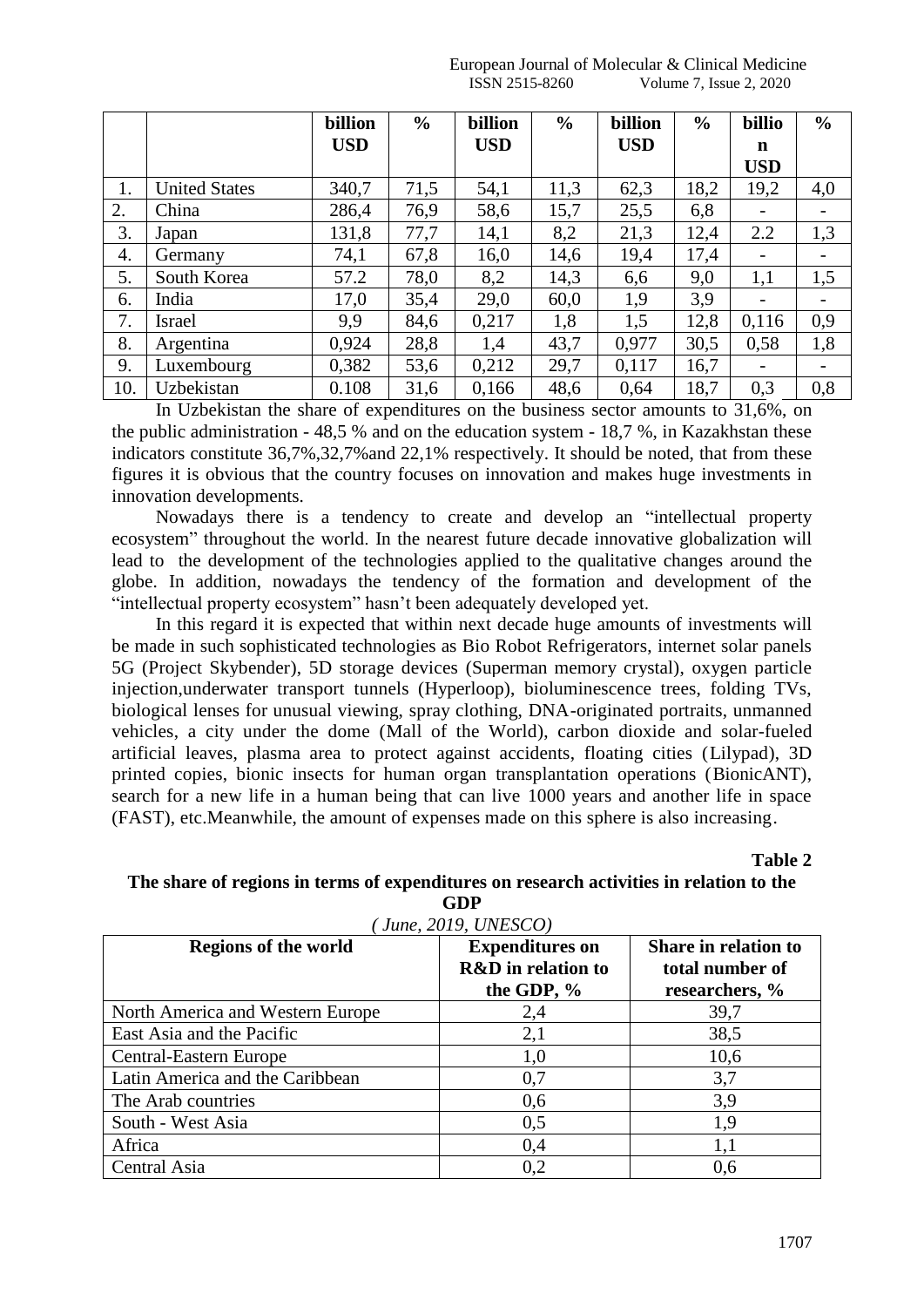In North America and Western Europe, the average amount of expenditures on creating intellectual property constitutes 2,4 percent in relation to the GDP, thus totaling 39,7 percent of researchers around the globe. It is also a high indicator in the countries of East Asia and the Pacific (2,1 percent) and covers 38,5 percent of researchers. However, this situation cannot be considered as positive in the Central Asian region, as the share of expenditure on R&D amounts to only 0,2 percent in relation to the GDP and the share of developers of innovation products accounts for 0,6 percent.

One of the key factors in entering the global innovation index is intellectual property. Therefore, we will focus on the position of Uzbekistan in the Global Innovation Index. The increase in these indicators has laid the foundation for Uzbekistan to strengthen its position in the Global Innovation Index(GII). As you know the Global Innovation Index (GII) ranks world economies according to their innovation capabilities. Consisting of roughly 80 indicators, grouped into innovation inputs and outputs, the GII aims to capture the multidimensional facets of innovation. Despite the pandemic, Uzbekistan entered the Global Innovation Index in 2020.The following table shows the rankings of Uzbekistan, which is a new entry into the GII economy list in 2020.

**Table 3**

#### **Rankings of Uzbekistan in 2020**  $(S<sub>ouroe</sub>: WIPA GII: 2020 rankin<sub>0</sub>)$

|    | <b>Indicators</b>       |  |
|----|-------------------------|--|
|    | Global Innovation Index |  |
| ∠. | Innovation inputs       |  |
|    | Innovation outputs      |  |

As can be seen from the table datathe statistical confidence interval for the ranking of Uzbekistan in the GII 2020 is between ranks 85 and 109. Uzbekistan performs better in innovation inputs than outputs in 2020. This year Uzbekistan ranks 81st in innovation inputs and 118th in innovation outputs. In 2030, Uzbekistan aims to enter the top 50 in this ranking.

**Table 4**

| Firm and companies          | <b>Expenses, billion Euro</b><br>(2019 / 2018) | Growth in $\%$ in 2019 in<br>relation to 2018 |
|-----------------------------|------------------------------------------------|-----------------------------------------------|
| Samsung Electronics (Korea) | 14,9/13,4                                      | 11,1                                          |
| Apple (USA)                 | 14,8/9,6                                       | 15,4                                          |
| Wolksvagen (Germany)        | 14,5/13,1                                      | 10,6                                          |
| Microsoft (USA)             | 13,6/12,2                                      | 11,4                                          |
| Huawei (China)              | 12,5/11,3                                      | 10,6                                          |
| Intel (USA)                 | 12,1/10,9                                      | 11,0                                          |
| Apple (USA)                 | 10,7/9,6                                       | 11,4                                          |
| Roche (Switzerland)         | 9,8/8,8                                        | 11,3                                          |
| Johnson & Johnson (USA)     | 9,7/8,7                                        | 11,4                                          |
| Daimler (Germany)           | 9,6/8,6                                        | 11,6                                          |
| Toyota Motor (Japan)        | 8,6/7,8                                        | 10,2                                          |
| Novartis (Switzerland)      | 8,1/7,3                                        | 10,9                                          |
| General Motors(USA)         | 6,7/7,6                                        | $-11,9$                                       |

#### **Expenditure on R&D made by the world largest companies**   $\frac{N}{1000}$   $\frac{N}{1000}$

The EU Industrial R&D Investment Scoreboard provides statistic data in the form of rating on the expenses (in the amount of 736,4 billion  $\epsilon$ ) made by over 2500 companies from 47 countries on the research and development. In particular, 778 US companies (37 %), 577 companies of the European countries (27 %), 339 Japanese companies (14 %), 438 Chinese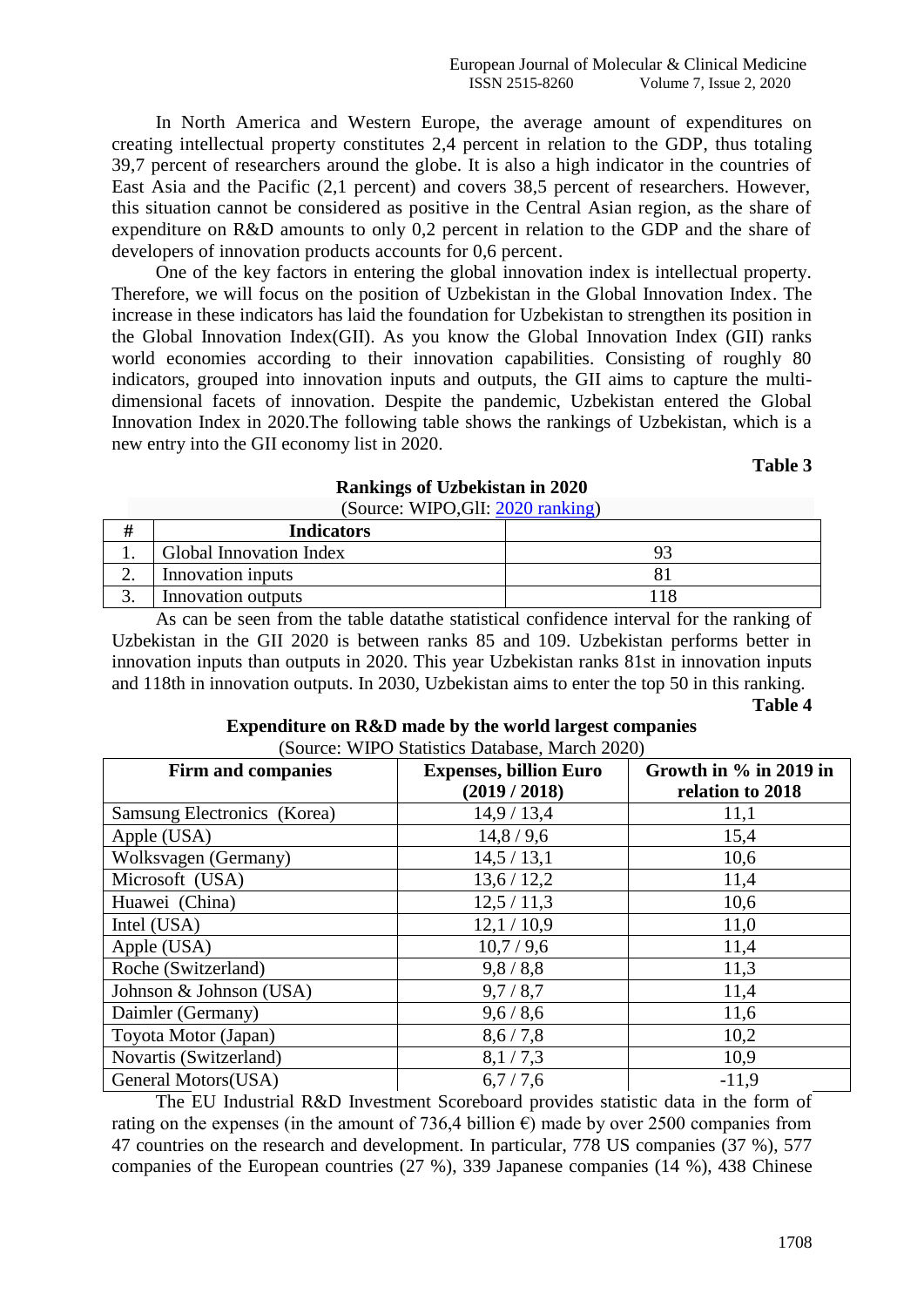companies (10 %) and 368 companies of other countries (12 %) invested free funds on the R&D.

As the data illustrates, the biggest part of investments in terms of budget in the amount of 14,9 billion Euro belongs to Korean company ["Samsung Electronics"](http://www.tadviser.ru/index.php/%D0%9A%D0%BE%D0%BC%D0%BF%D0%B0%D0%BD%D0%B8%D1%8F:Samsung_Electronics) the US ["Apple"](http://www.tadviser.ru/index.php/%D0%9A%D0%BE%D0%BC%D0%BF%D0%B0%D0%BD%D0%B8%D1%8F:Apple) company is in the second place in the amount of 14,8 billion Euro and in German company ["Volkswagen"](http://www.tadviser.ru/index.php/Volkswagen_Group) this indicator constitutes 14,5 billion Euro. After top-three companies we can see the US company ["Microsoft"](http://www.tadviser.ru/index.php/%D0%9A%D0%BE%D0%BC%D0%BF%D0%B0%D0%BD%D0%B8%D1%8F:Microsoft) (13,6 billion Euro), Chinese [Huaweic](http://www.tadviser.ru/index.php/%D0%9A%D0%BE%D0%BC%D0%BF%D0%B0%D0%BD%D0%B8%D1%8F:Huawei)ompany (12,5 billion Euro), and one of the leading USA companies - ["Intel"](http://www.tadviser.ru/index.php/%D0%9A%D0%BE%D0%BC%D0%BF%D0%B0%D0%BD%D0%B8%D1%8F:Intel) (12,1 billion Euro). Unfortunately, besides two Russian companies – "Kamaz" with 37,0 million Euro ranked 1956 and "Rosneft" with 31,6 million Euro ranked 2193 – none company from the CIS countries has not been included in this rating (Global -2500).

China's HuaweiTechnology remained the top filer of the PCT international applications in 2019. It was followed by Mitsubishi Electric of Japan, Samsung Electronics from the Republic of Korea, Qualcomm of the U.S., and Oppo Mobile Telecommunications of China. According to the indicator of the property rights for the intellectual property objects, North East Asia Asian companies are considered to be leading: "Huawei technologies co.,ltd" (4411 in 2019/ 5405 in 2018/ 4024 in 2017, growth by 81,5 %), "Oppo Mobile"1927 in 2019, "BOE technology group co.,ltd" (1864/1813/1818, growth by 102,8 %) in China, Mitsubishi electric corporation- 2661/2812/2521, growth by 94,6 %, Sony corporation - 1735 in Japan, LG electronics inc – 1646/1697/1945, growth by 96,9%, Samsung electronic – 2334/1997/1757, growth by 116,8 %nt - in Korea.

According to "Madrid agreement" *(Madrid top 10 countries)*the number of applications submitted for registering trademarks in 2018 accounted for 61200 thousand, and the growth constitutes 108,8 % (in 2016 this indicator amounted to 56200 thousand). Among the biggest users it is possible to mention the USA, Germany and Cnina and the highest growth of applications submitted for registering trademarks belongs to China (79,7 %), Russia (36,3 %) and Japan (29,1 %).

**Table 5**

| <b>Countries</b>     | 2016 | <i>Muaria top TO Countries</i><br>2017 | 2018 | Growth in relation to |
|----------------------|------|----------------------------------------|------|-----------------------|
|                      |      |                                        |      | $2016, \%$            |
| <b>USA</b>           | 7730 | 7884                                   | 8825 | 114,1                 |
| Germany              | 7545 | 7316                                   | 7495 | 99,3                  |
| China                | 3838 | 5230                                   | 6900 | 179,7                 |
| Japan                | 2412 | 2495                                   | 3124 | 129,1                 |
| France               | 4214 | 4261                                   | 4490 | 104,7                 |
| <b>Great Britain</b> | 3012 | 3292                                   | 3347 | 111,1                 |
| Switzerland          | 3069 | 3272                                   | 3364 | 109,8                 |
| Italy                | 3082 | 2878                                   | 3140 | 101,9                 |
| Australia            | 2060 | 2115                                   | 2074 | 100,4                 |
| Russia               | 1178 | 1460                                   | 1502 | 136,3                 |

## **Applications submitted for registration of trademarks throughout the world**  *(Madrid top 10 countries)*

It should be noted that currently the interest of getting a patent for digital technologies in China and South Korea is rapidly increasing. In Germany, the transport sector is considered to be leading in terms of getting patents for digital technologies, but in the USA the leading role belongs to the IT industry. Japan (10,8%), Germany (9,9%) and Korea (9,3%) are dominating in the electric machinery and equipment and in the energy sector.

In 2018 throughout the world the volume of patents submitted for trademarks by technologies and research was the highest in the selected countries. Meanwhile, China (16,7 per cent) is dominating by trade marks in terms of trade, i.e. the trademark is the highest in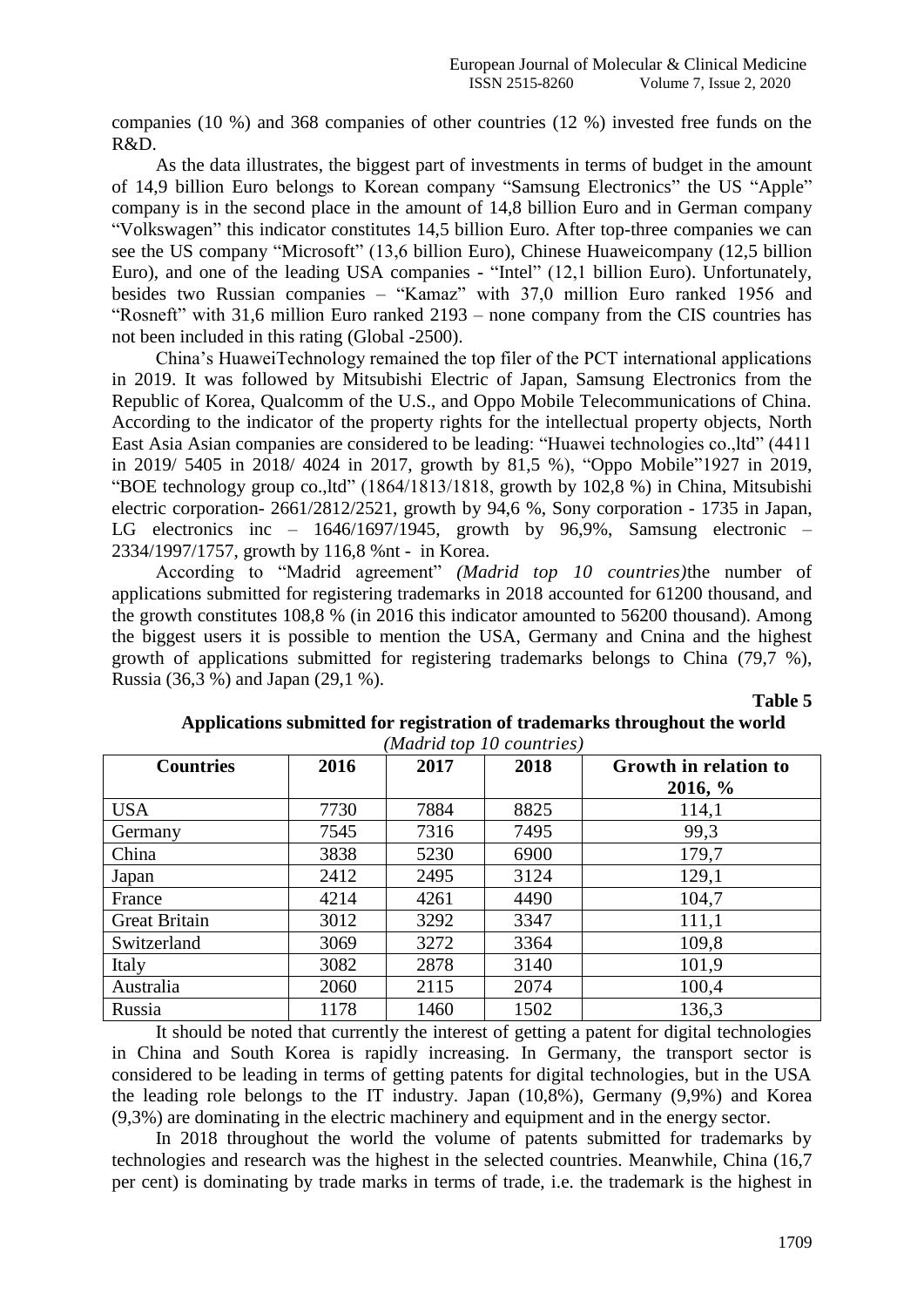the transport sector. Patent agencies in China, the USA, Japan, South Korea and Europe accepted 84 per cent or 3,1 million applications in terms of issuing patents for created industrial property objects. Herewith, China holds 43,6% of all patent applications. Moreover, China, the USA, Japan, Europe and India are considered to be leading companies with 58,0 per cent in terms of registering trademarks. In China (46,3%) the level of crteting trademarks is not the matter of only firms and companies, and population of China makes a significant contribution thereto.

These figures justify the fact that consequently the firms and companies of the countries which pay a particular attention to the R&D, allocate huge volumes of investments on the R&D and thus obtain a good reputation and can get huge profits which are constantly increasing.Hence the expenses made on the R&D will definitely be beneficial. Such countries will raise their welfare not due to material assets, but due to intangible assets based on innovative ideas. And this is true.

The urgency and significance of this issue has been emphasized by Sh. Mirziyoyev, the President of the Republic of Uzbekistan: "Currently we are shifting to the innovation development path aimed at the fundamental renewal of the state and society. This fact is definitely not without a reason. Because who will win in the current times of the rapid development? The state which owns a new idea, new thought, which relies on the innovations, will benefit".

Despite the impact of the pandemic, аs it has been mentioned above, Uzbekistan is trying to do it best to take its own place in the creation and development of the World Intellectual Property ecosystem. The intellectual property ecosystem in Uzbekistan is under development, and services are provided remotely. The Intellectual Property Agency of Uzbekistan is a permanent and reliable partner of the World Intellectual Property Organization. The agency carries out its activities in the form of online. That is, intellectual property services have not stopped. Today, all events and meetings at the Intellectual Property Agency are held in the format of video conferences and webinars.

**Table 6**

| <b>Indicators</b> |       | <b>Compared</b> |       |       |                          |                |       |                |           |
|-------------------|-------|-----------------|-------|-------|--------------------------|----------------|-------|----------------|-----------|
|                   | 01.01 | 01.02.          | 01.03 | 01.04 | 01.05                    | 01.06          | 01.07 | 01.08          | to        |
|                   |       |                 |       |       |                          |                |       |                | January,% |
| <b>Total:</b>     | 322   | 405             | 387   | 402   | 363                      | 120            | 340   | 382            | $+18,6$   |
| Invented          | 33    | 33              | 25    | 38    | 17                       | 22             | 21    | 10             | $-69,7$   |
| Useful model      | 13    | 17              | 9     | 8     | 10                       | 4              | 10    | 11             | $-15,4$   |
| Industrial        | 12    | 8               | 13    | 9     | 14                       | 5              | 6     | 5              | $-58,4$   |
| design            |       |                 |       |       |                          |                |       |                |           |
| Trademark         | 125   | 113             | 117   | 151   | 120                      | 51             | 77    | 205            | $+64,0$   |
| Software          | 128   | 230             | 199   | 181   | 200                      | 31             | 222   | 148            | $+15,6$   |
| Database          | 2     | $\overline{4}$  | 3     | 3     | $\overline{2}$           | 3              |       | $\overline{2}$ |           |
| Selection         | 19    | 5               | 16    | 5     | $\overline{\phantom{0}}$ | $\overline{4}$ |       |                | $-99,5$   |
| achievements      |       |                 |       |       |                          |                |       |                |           |

## **Intellectual property objects included in the register by the Intellectual Property Agency in the pandemic**

The table shows that in January-August 2020, there was almost no change in the order of registration of intellectual property by Uzbekistan IMA (excluding June, it decreased by 3 times on average). Even this figure increased in August compared to January 2020 (+60 units or 118.6%). That is, the level of services provided by the Agency has improved despite the pandemic. For example, the number of trademark registrations in the intellectual property sector was 125 in January, an increase of 205 (+80 or 164%) by August. The total number of IР registered by the agency in August 2019 was also prevented from falling sharply under the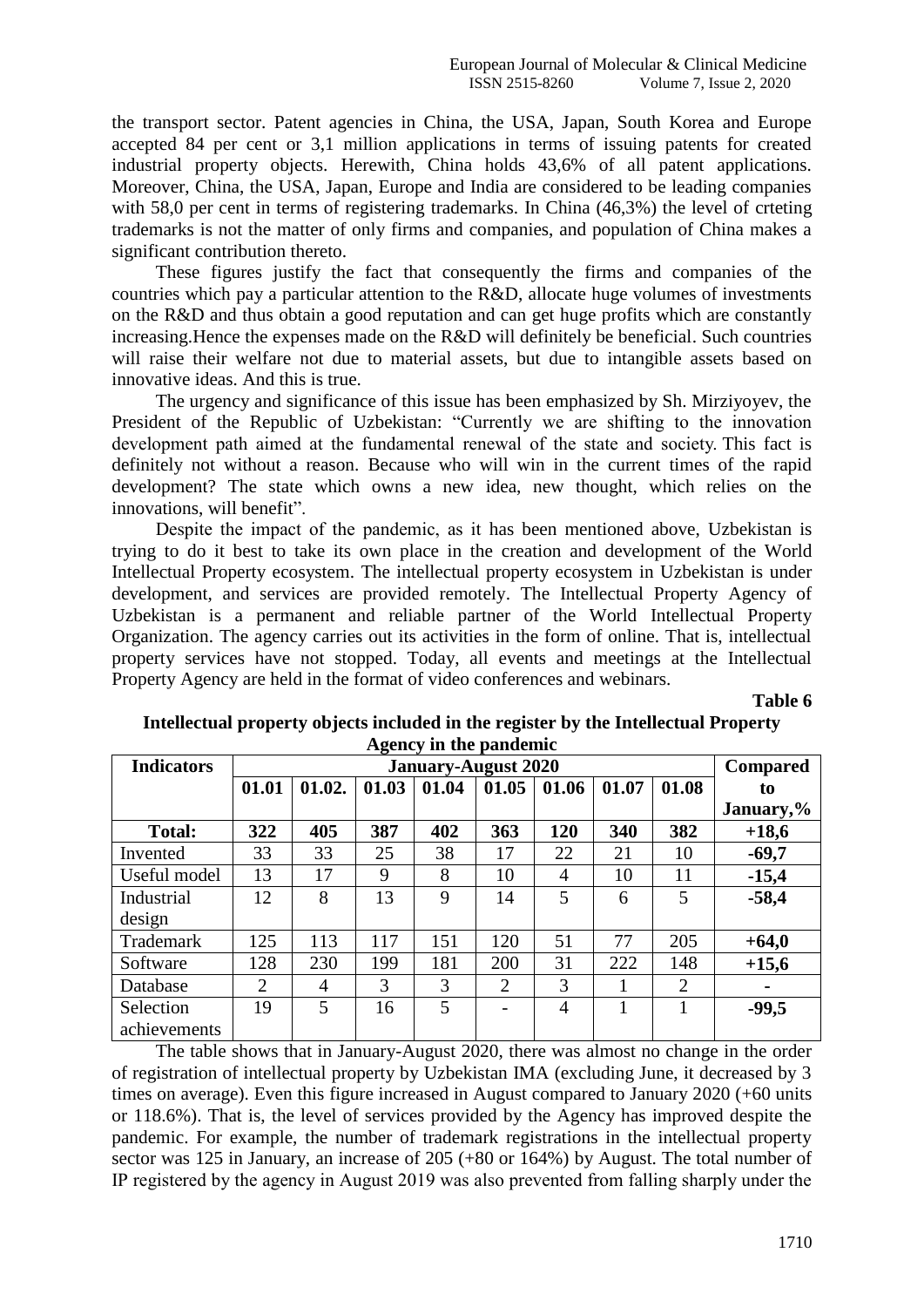influence of the pandemic (from 450 in August 2019 to 84.8% compared to August 2020). Of course, this is due to the rapid economic reforms in the country in the context of the pandemic. As a result, Uzbekistan was recognized in the Innovation Index of the World Intellectual Property Organization on the indicator: "Human Capital & Research".

One of the important issues on the development of the intellectual property ecosystem in the Republic of Uzbekistan is to strengthen the legal basis of the technologies of the nearet future. Currently economists, scientists, accountants and specialists are concerned with the question whether 3D model (CAD file) will be recognized as a separate object of the intellectual property or it will remain as a structural element of the software for computing devices. From the point of view of other group of researchers, the problem is that by the legal protection of the intellectual property both 3D-printers and software programs have the same essence and should be protected as the work of authorship. At first sight it seems that there is no difference between the software for computing devices and 3D model (CAD file).

In our opinion, with the aim of further development of the legal bases for intellectual property ecosystem it is recommended to introduce the following articles of the Civil Code of the Republic of Uzbekistan:

*To article 1041: By "Copyright object": "Three dimension object (e-model)";*

*To article 1042: By the types of the copyright objects: "Special software, its electronic model (CAD file), printing device (3D printer) and three dimension form (3D object)";*

*To article 1050: By the protection signs of the copyright: "letter "D" in Latin alphabet inside a circle"*.

Thus, 3D model (CAD file) proposed as an advanced technology for future is not considered to be a structural element of the software for computing devices, but as a new type of the object of the intellectual property ecosystem. This, in turn, enables to enhance the volume of innovation products.

In terms of the world globalization, the data on the intellectual property objects is crucially important when assessing the property of enterprises because currently innovative development is considered to be one of the top priorities for companies to raise the volume and value of intellectual property objects.This, in turn, requires a particular attention to be paid not only to accounting but also to economic analysis.

It should be noted that the system of indicators which represent the state and conditions of intellectual property objectshasn't been created by scientists and experts who have developed scientific papers in the field of economic analysis. In particular, I. Abdukarimov considers intellectual property objects as a component of intangible assets as a major source for the analysis of the accounting balance sheet analysis. However, the methodology for the analysis of intangible assets has not been comprehensively presented in scientific works (the author provides a comprehensive analysis of the status and use of fixed assets in his research).

The first approach to the analysis of intellectual property objects in our country has been made by M. Pardaev who has demonstrated these objects as a component of intangible assets in the following indicators:

- indicators that reflect the state of intangible assets;

- indicators that reflect the efficiency of intangible assets.

Indicators of intangible assets include their total volume, average annual cost, their share in total assets, and depreciation ratio of intangible assets.

In addition, A. Vakhobov and A. Ibrokhimov studied the issues on only fixed assets and methodological aspects of analysis of their use.

The scientific papers of I.Voljin and V. Ergashboyev have not been touched upon the analysis of intellectual property objects, although they have provided the classification of financial reporting and the technique for its analysis.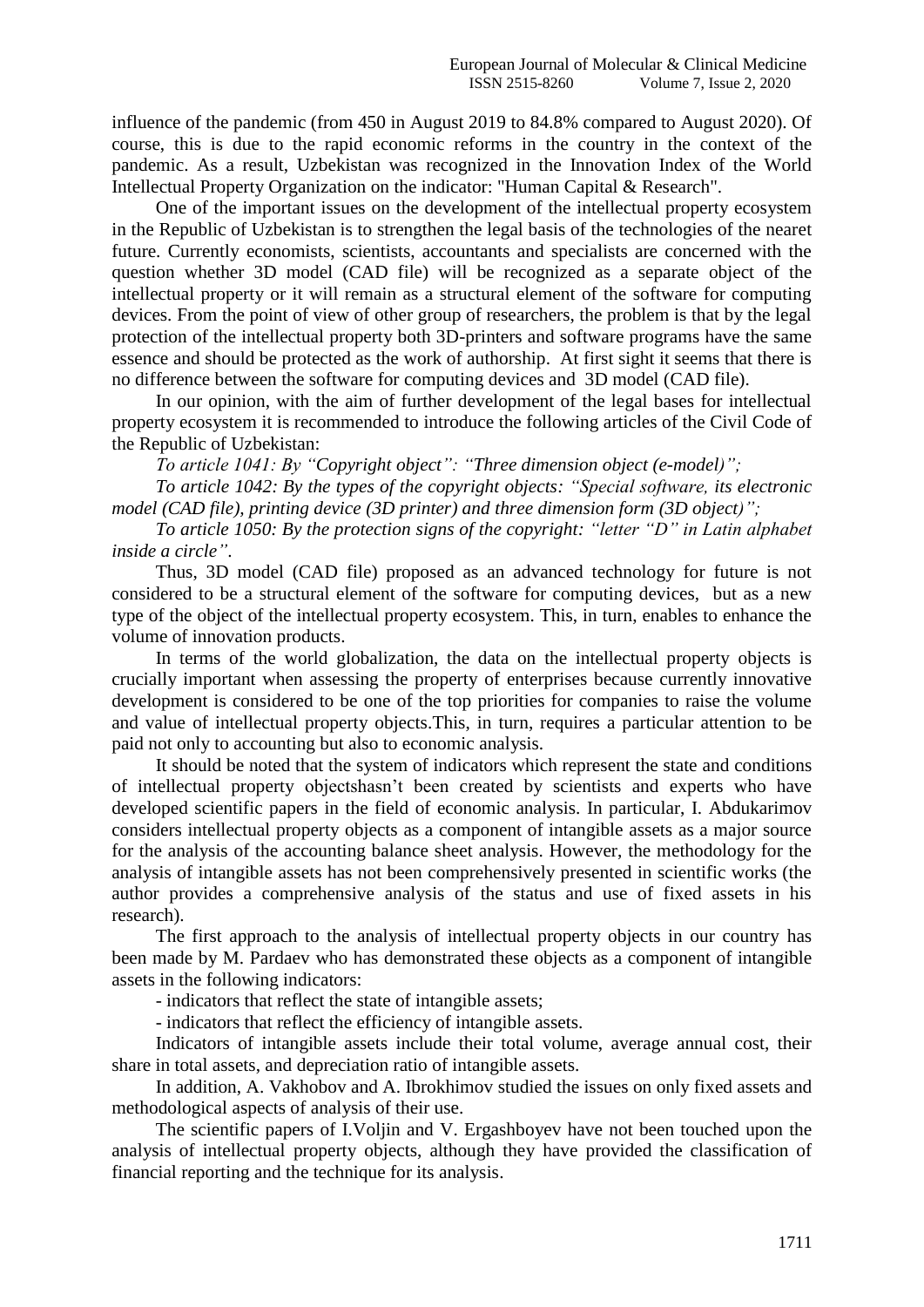In the opinion of M. Bakanov and A. Sheremet, balance indicators, including intangible assets, constitute the source for economic analysis. However, there is lack of precise information on the methodology for the analysis of production inventories and there is almost no data on intangible assets (intellectual property objects).

O. Tolpegina and N. Tolpegina focus on the analysis of long-term assets, including comprehensive analysis of depreciable property.Herewith in terms of the analysis scientists have evaluated only fixed assets among the depreciable property.

According to the view of M.Abryutina, intangible assets have become one of the most significant indicators of the balance sheet and play a particular role as the analysis technique.This scientist has not developed any methodology for analyzing precisely intellectual property objects.

N. Kazakova in her research focuses on the issues of diagnosing the state and development of business, where she considers intangible assets as one of the key indicators in the analysis of the balance sheet.

The Russian scientist T. Grigoryeva in her scientific paper considers the status of intangible asset analysis is part of the company's property performance indicators. In addition, in the process of the analysis of the company's liquidity ratios she attributes intangible assets into a group of the assets which are difficult to sell. At the same time, the research of this scientist does not fully regulate the order of analysis of intellectual property objects.

According to N. Voytolovsky, the analysis of intangible assets is included in the financial analysis and taken into consideration in the analysis of the property structure. Moreover, it is stated by the scientist that it should be used as a source of analysis in calculating profitability indicators, though he has not specifically mentioned intellectual property objects.

From the point of view of S. Dybal, the methodology for the assessment of the enterprise's property focuses on the horizontal and vertical analysis of intangible assets, paying a particular attention to their structure and composition. Intangible assets, in the form of patents and licenses resulting from innovative activities, indicate that they have a very small share in the overall property of the enterprise.

In addition, V.Bocharov has studied the structure and dynamics of intangible assets by means of horizontal and vertical analysis of their current state.

Furthermore, Russian scientists O. Yefimova and L.Dontsova have conducted the research on the analysis of intangible assets as well. For example, O.Yefimova provides information on the methodology for the analysis of intangible assets, as well as the primary objectives of the analysis: the composition and structure of intangible assets, estimation of sources of funding and their efficient use. Nevertheless, the scientist provides insights into the methodology for analyzing the composition and structure of intangible assets (however, she hasn't developed the efficiency indicators system).

It is obvious, the scientific paper of this economist can be considered as one of the first works on the analysis and assessment of intangible assets as a separate object of analysis.

Moreover, L.Dontsova focuses on the analysis of intangible assets in the field of analysis of depreciable assets. The analysis of intangible assets requires revealing of their volume, structure and dynamics. It is the first time when the scientist considers the analysis of the structure and composition of intellectual property objects.

The following indicators constitute the most significant indices of economic potential of intellectual property objects:

- indicators that reflect the state of the intellectual property objects;
- indicators that reflect the performance of the intellectual property objects;
- indicators that reflect the efficiency of the intellectual property objects.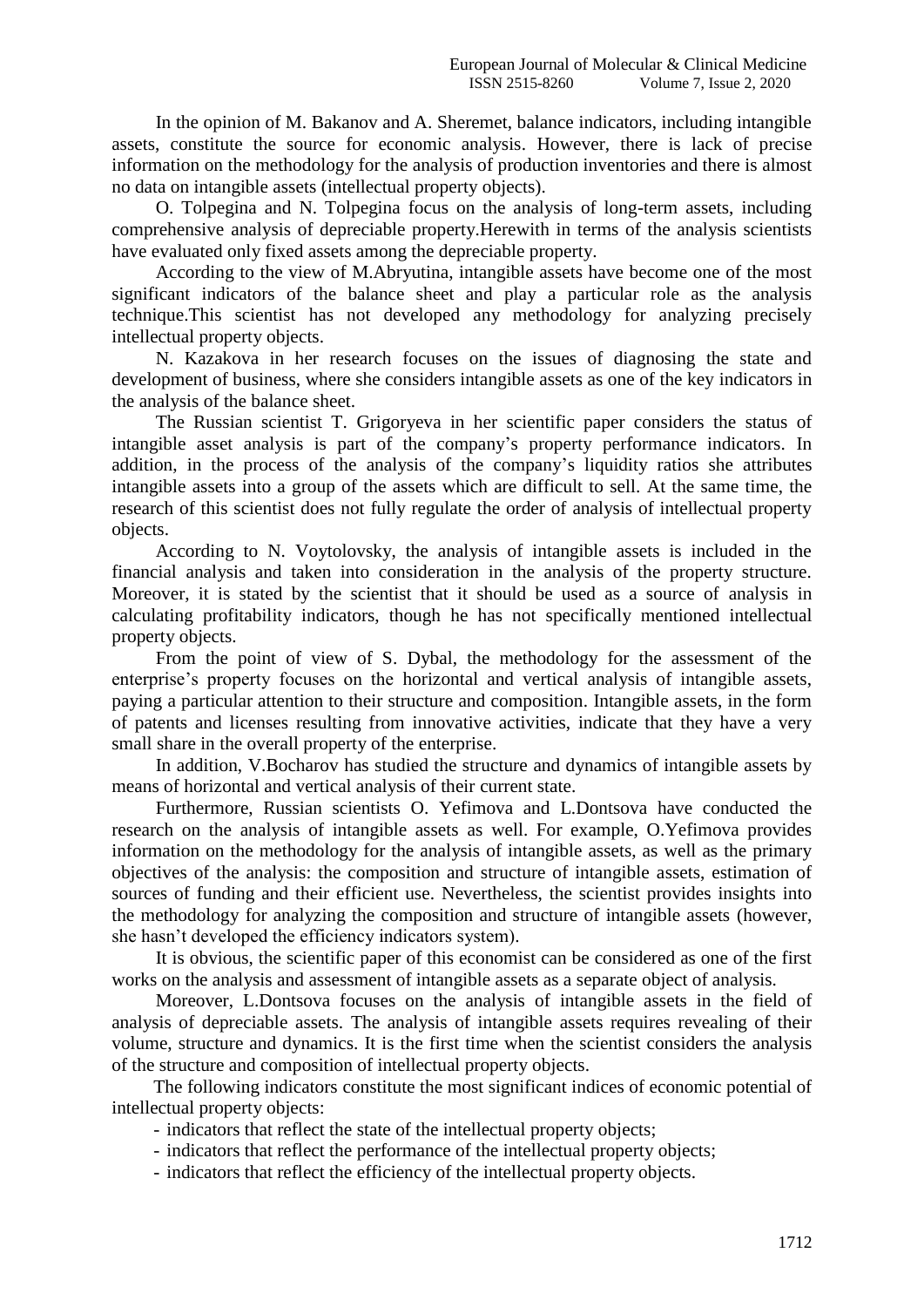This research represents an empirical analysis which has been performed to determine the impact of intellectual property objects on the sale of goods. After all, each business entity has the ultimate aim to enhance the amount of intellectual property objects focusing more on selling, reducing the prime-cost of the goods manufactured and improving its production efficiency, which will definitely lead to strengthening its market position.

Determining the scope of intellectual property objects represents a complex issue that requires a specific approach made by the accountant-analyst. In some cases, the overall activity of the company depends only on the intellectual property object. For example, a company can launch its own business in reliance upon a license or a patent. It is obvious that the one hundred percent of the financial result is generated due to these objects. As a result, intellectual property objects provide an opportunity to formulate the data in the analysis and evaluation of the objects. The system of indicators that represents efficiency of intellectual property objects is presented below.



**Figure 3. The system of indicators of intellectual property objects in the analysis** 

As a result of the research, the significance of these indicators and the relationship between them are considered below.

*Yield of intellectual property objects*. This indicator represents the amount of income (net income from the product sale) per 1 UZS of intellectual property object in the company:

$$
K_{IPP} = G_{p}/IP_{A}
$$

Here: G<sub>profit</sub>– Gross profit, IP<sub>Average</sub>– average annual value of the intellectual property object.

*Profitability of intellectual property objects.* This indicator enables to determine the amount of net profit that corresponds to 1 UZS of intellectual propertyobject:

$$
K_{IPRE} = G \sqrt{IP_A}
$$

Here: G<sub>Income</sub>– Net profit, IP<sub>Average</sub>- average annual value of the intellectual property object.

*Turnover of intellectual property objects*. This formula is used to determine and evaluate the turnover of intellectual property objects during the analysis period:

$$
K_{IPT} = P_{from \, sale} / \, IP_{Average}
$$

Here:  $P_{from \, sale}$  – Net proceeds from the sale of product,  $IP_{Average}$ - average annual value of the intellectual property object.

These indicators have been analyzed in the financial data of "Maxam – Chirchik" JSC:

**Table 7**

**Analysis of the performance indicators if the intellectual property objects (IPO) in "Maxam – Chirchiq" JSC**

| $\mathbf{N_2}$ | <b>Indicator name</b> | 2017 | 2018 | Growth rate  |
|----------------|-----------------------|------|------|--------------|
|                |                       |      |      | (in percent) |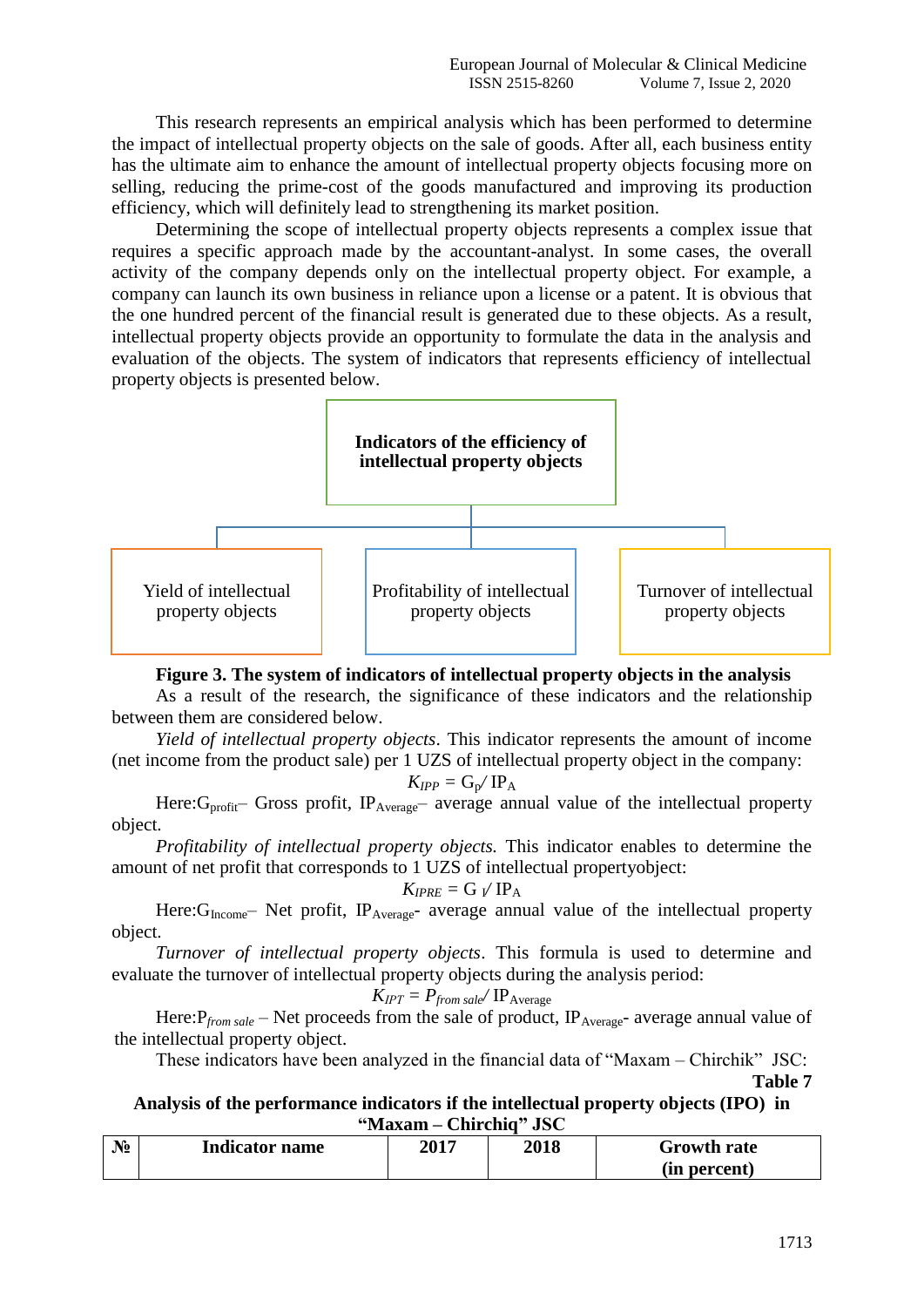|                |                                    |           |           | in amount    | in percent |
|----------------|------------------------------------|-----------|-----------|--------------|------------|
|                | Proceeds from the sale of          | 510529428 | 624612508 | $+114083080$ | 122,3      |
|                | products (works, services) $(P_f)$ |           |           |              |            |
| 2              | Gross income $(G_{pt})$            | 56428187  | 123859084 | $+67430897$  | 189,2      |
| 3              | Net profit $(G_I)$                 | 11817700  | 57403040  | +45585340    | 4,8 times  |
| $\overline{4}$ | Average annual value of the        | 46681     | 30081     | $-16600$     | 64,3       |
|                | IPO, $(\text{IP}_A)$               |           |           |              |            |
| 5              | Yield of the IPO, $(K_{IPP})$      | 1208,8    | 4117,5    | $+29087$     | 291,0      |
| 6              | Profitability<br>of<br>IPO.<br>the | 253,1     | 1908,3    | $+1655,2$    | 7,5 times  |
|                | $(K_{IPRE})$                       |           |           |              |            |
| 7              | Turnover of the IPO, $(K_{IPT})$   | 10936,5   | 20764,3   | $+9827,8$    | 190,0      |

In the analyzed company it is possible to positively assess the performance of intellectual property objects. Although the number of intellectual property objects in the company has decreased this year (-16600 this is due to the fact that more depreciation is covered and no new objects have been purchased), their yield accounts for  $+290,087$ thousand UZS (or 291 percent), profitability amounts to  $+ 1655,2$  thousand UZS (7,5 times) and we can see that their turnover or the amount of net income corresponding to one intellectual property object has increased by +9827,8 thousand UZS (190,0 percent). The yield level of intellectual property objects was affected by the fact that the gross income of the company almost doubled (+67430897 or 189,2 percent). In addition, a 4,8-fold increase in net profit has led to a 7,5-fold increase in the profitability level of intellectual property objects.

It can be concluded that the financial results of the company are adequate and even high. This ensures that the performance of the intellectual property objects have several times better performance indicators. In future, the company will need to raise the number of these objects and its share in the assets of the company. Most significantly, it is essential to determine the amount of proceeds, gross income and net profit with the participation of these intellectual property objects. This, in turn, provides accurate and reliable information about these objects.

Herewith there are proposed the criteria for the analysis and evaluation of indicators of intellectual property objects.

Based on these criteria, their yield (KIPP), profitability (KIPRE) and turnover (KIPT) have been obtained. Fulfillment of all conditions for the recommended indicators is required to be more or equal (KIPP  $> 1$  UZS, KIPRE $> 0.1$ , KIPT  $> 20$  times).

| <b>Indicators</b>    | <b>Determination</b>             | <b>Execution of</b>     | <b>Note</b>                    |
|----------------------|----------------------------------|-------------------------|--------------------------------|
|                      |                                  | the condition           |                                |
| Yield of the IPO     | $K_{IPP} = G_{\rm pt}/\rm{IP}_A$ | $K_{IPP} \geq 1$ UZS    | Determines the amount of       |
|                      |                                  |                         | income which corresponds to 1  |
|                      |                                  |                         | <b>UZS</b> of IPO              |
| Profitability of the | $K_{IPRE} = G_V$ IP <sub>A</sub> | $K_{IPRE} > 1$ UZS      | Determines the amount of net   |
| <b>IPO</b>           |                                  | $\overline{or}$         | profit which corresponds to 1  |
|                      |                                  | $K_{IPRE} > 0,1$        | <b>UZS</b> of IPO              |
| Turnover of the IPO  | $K_{IPT} = P_f / IP_A$           | $K_{IPT} \geq 20$ times | Determines the turnover rate   |
|                      |                                  |                         | of the IPO during the analyzed |
|                      |                                  |                         | period                         |

|  |  | Criteria for assessing the intellectual property objects performance (IPO) |  |
|--|--|----------------------------------------------------------------------------|--|
|  |  |                                                                            |  |
|  |  |                                                                            |  |

In the proposed method of analysis, the yield on intellectual property objects is calculated by determining the amount of income per 1 UZS of intangible asset in the

**Table 8**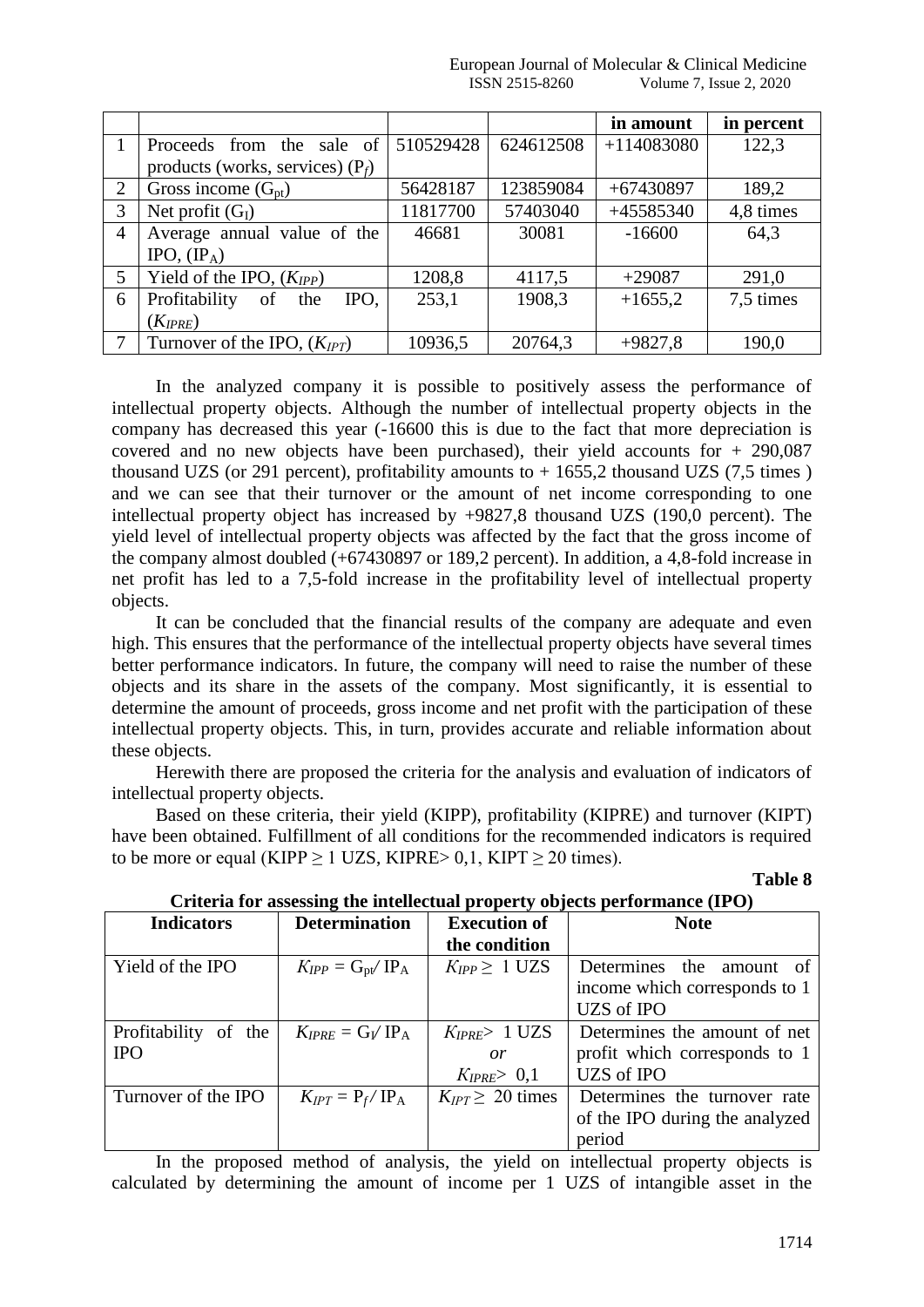company, the amount of net profit which corresponds to 1 UZS IPOand turnover rate of the IPO during the analyzed period.In the process of analysis, an overall assessment of the performance of the conditions for each indicator is made and is reflected in the quality of reliable data in management decisions.

Application of the proposed assessment criteria for the performance of the intellectual property objects are illustrated in the following tables:

#### **Table 9**

| <b>Joint-stock companies</b>      | <b>Performance indicators</b>                              |                       |                                |                          |  |  |  |
|-----------------------------------|------------------------------------------------------------|-----------------------|--------------------------------|--------------------------|--|--|--|
|                                   | Average annual<br>value, $(\mathbf{IP}_A)$<br>thousand UZS | Yield,<br>$(K_{IPP})$ | Profitability,<br>$(K_{IPRE})$ | Turnover,<br>$(K_{IPT})$ |  |  |  |
| "GMPowertrain-<br>Uzbekistan"     | 17766524                                                   | 4,27                  | 0.74                           | 14,53                    |  |  |  |
| "Uztransgaz"                      | 55792                                                      | 54112,7               | 27488,5                        | 126944,4                 |  |  |  |
| $\triangleleft$ Maxam – Chirchiq» | 30081                                                      | 4117,5                | 1908,3                         | 20764,3                  |  |  |  |
| «Kyzylkumtsement"                 | 5303507                                                    | 90,3                  | 162,4                          | 211,4                    |  |  |  |
| «Andijonyogmoy"                   | 278004                                                     | 43,7                  | 7,3                            | 195,6                    |  |  |  |
| «Ferganaazot»                     | 15717503                                                   | 6,3                   | 0,02                           | 43,0                     |  |  |  |
| "Uz-SeMyung Co."                  | 305923                                                     | 37,0                  | 35,4                           | 321,1                    |  |  |  |
| «Uzbekistan Railways"             | 616572                                                     | 1325,2                | 777,3                          | 47218,0                  |  |  |  |
| "GM - Uzbekistan"                 | 53438061                                                   | 14,6                  | 5,7                            | 131,0                    |  |  |  |
| "Uzpaxtayog"<br>("Asakayog")      | 133645                                                     | 11,0                  | 113,2                          | 11,0                     |  |  |  |

## **Analysis of the intellectual property objects' performance**

The following table evaluates the indicators that represent the performance of intellectual property objects. It is obvious from the data in the table that in the analyzed jointstock companies, the objects of intellectual property have achieved almost a positive result in terms of their performance.

**Table 10**

| Joint-stock companies | <b>Yield</b>         | <b>Profitability</b> | <b>Turnover</b>         |
|-----------------------|----------------------|----------------------|-------------------------|
|                       |                      |                      |                         |
|                       | $K_{IPP} \geq 1$ UZS | $K_{IPRE}$ > 1 UZS   | $K_{IPT} \geq 20$ times |
| "GMP - Uzbekistan"    | $4,27 \geq 1$        | 0.74 < 1             | $14,53 \le 20$          |
| "Uztransgaz"          | $54112,7 \geq 1$     | 27488.5 > 1          | $126944.4 \geq 20$      |
| "Maxam - Chirchiq»    | $4117,5 \geq 1$      | 1908,3 > 1           | $20764.3 \geq 20$       |
| «Kyzylkumtsement"     | $90,3 \geq 1$        | 162,4>1              | $211.4 \geq 20$         |
| «Andijonyogmoy"       | $43,7 \geq 1$        | 7.3 > 1              | $195.6 \geq 20$         |
| «Ferganaazot»         | $6.3 \ge 1$          | 0,02 < 1             | $43.0 \ge 20$           |
| «Uz-SeMyung Co."      | $37.0 \geq 1$        | 35,4>1               | $321,1 \geq 20$         |
| "Uzbekistan Railways" | $1325, 2 \geq 1$     | 777.3 > 1            | $47218,0 \geq 20$       |
| «GM - Uzbekistan"     | $14,6 \geq 1$        | 5.7 > 1              | $131.0 \geq 20$         |
| "Uzpaxtayog"          | $11.0 \ge 1$         | 113,2>1              | 11,0< 20                |
| ("Asakayog")          |                      |                      |                         |

**Assessment of the indicators of the intellectual property objects' performance**

If we consider the data in this table regarding the performance indicators of intellectual property objects:

*First*,by the yield indicator: a very high figure was in "Uztransgaz" JSC (54112,7  $\geq$ ), i.e. 54112.7 UZS is generated from intellectual property (intangible assets) worth 1 UZS,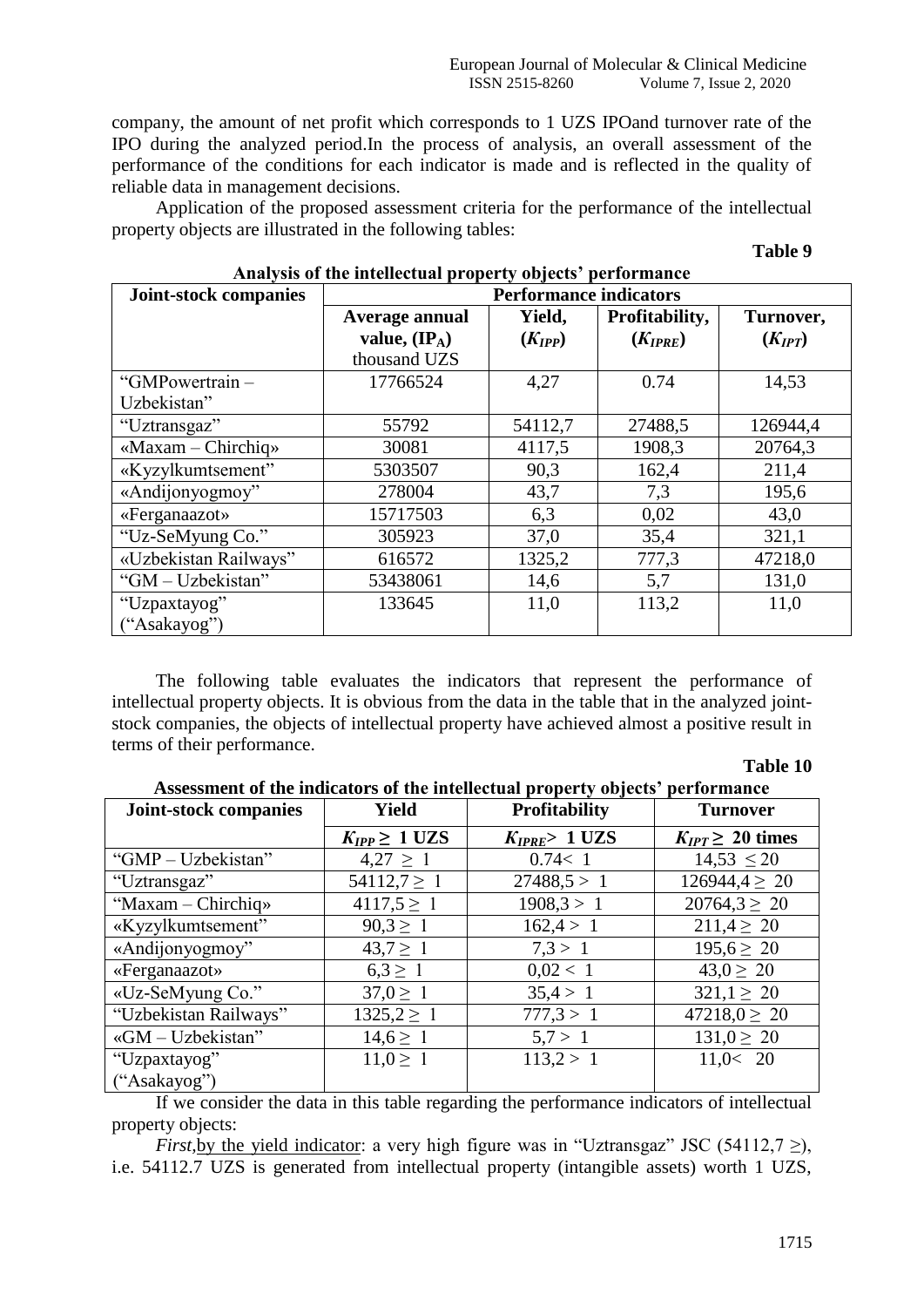"Maxam – Chirchik" JSC (4117,5  $\geq$ ) earned 4117,5 UZS, "Uzbekistan Railways" JSC  $(1325,2\%)$  - 1325,2 UZS and "Kyzylkumtsement" JSC  $(90,3\%)$  – 90,3 UZS income and their capacity in this regard is highly valued. The reason is that in these companies the share of these objects in the total assets is relatively small, while their financial capacity (revenue, gross income and net profit) demonstrated robust condition.

*second*, by the profitability indicator: the conditions have been fulfilled for almost all joint-stock companies (except for "GMP-Uzbekistan" JSC), out of which the companies with the highest rates were "Uztransgaz" JSC (27488,5  $\geq$ ) and "Maxam-Chirchik" JSC (1908,3  $\geq$ ), "Kyzylkumtsement" JSC (162,4>), "Uzbekistan Railways" JSC (777,3>). In terms of this condition, the lowest indicator belongs to "Andijanyogmoy" JSC (7,3>).

The net profit ratio was in sound conditionin high-profit companies. This has ensured the fact that the amount of the net profi per 1 UZS has been several times more. On the other hand, the value of intellectual property in these companies is relatively low compared to companies with standard or past indicators.

*third*, by the turnover indicator: "Uztrasgaz" JSC (126944,4  $\geq$ ), "Uzbekiston Railways" JSC (47218,0 ≥), "Maxam – Chirchik" JSC (20764,3 ≥), "Kyzylkumtsement" JSC (211,4 ≥) ), "Uz SeMyung Co." JSC JV (321,1  $\geq$ ) companies demonstrate high performance indicators. In other words, this indicator can also be expressed as the amount of net revenue per 1 UZS of intellectual property object. According to this indicator, "Uztrancgaz" JSC has received 126944,4 UZS for 1 UZS of intellectual property, "GM-Uzbekistan" has received 131 UZS and "Ferganaazot" JSC - 43UZS for 1UZS of the intellectual property object.

In order to determine the relationship between the above indicators of profitability and to assess the status of existing intellectual property in companies, the following indicators have been proposed: the share of gross profit (Kgs), profitability of the product sold (Kpr), efficiency of intellectual property objects (Kip<sub>r</sub>) and profitability of intellectual property objects  $(\text{IP}_R)$ . These indicators are determined in the following way:

 $IP_R = G_I / IP_A = G_s (G_I / G_p) \times P_p (G_p / P_f) \times IP_r (P_f / IP_a)$ 

Here: $G_s$  – share of profit in the gross income,  $P_p$  yield of the product sold, IP<sub>r</sub> – efficiency of the intellectual property objects or:  $IP_R = (G_s \times P_p \times IP_r)$ 

It is advisable to ensure that the following conditions are fulfilled when evaluating the relationship between the proposed performance indicators:

**Table 11**

| <b>Indicators</b>              | <b>Determination</b>                      | <b>Execution of</b><br>conditions |  |  |
|--------------------------------|-------------------------------------------|-----------------------------------|--|--|
| Share of profit in the gross   | $G_s = G_I / G_p$                         | $Kg_s \geq 0.10$                  |  |  |
| income                         | (form 2, line 270/form 2, line 030)       |                                   |  |  |
| Revenue from the products      | $P_p = (G_p / P_f)$                       | $Kp_p \geq 0,30$                  |  |  |
| sold                           | (form 2, line $030/$ form 2, line $010$ ) |                                   |  |  |
| Efficiency of the intellectual | $IP_r(P_f/IP_a)$                          | $\mathrm{Kip}_r \geq 0.20$        |  |  |
| property objects               | (form 2, line $010/$ from 1, line 022)    |                                   |  |  |

## **Criteria for assessing the performance of intellectual property objects**

According to the proposed assessment criteria:

In this regard it is compulsory to observe the following conditions: if the share of profit in the gross income is bigger or equal to 10 percent  $(Kg_s \ge 0.10)$ ; if the revenue from the products sold is bigger or equal to 30 percent  $(Kp_p \ge 0,30)$ ; if the efficienticy of the intellectual property objects is bigger or equal to 20 percent (Kip<sub>r</sub>  $\geq$  0,20).

These indicators are analyzed as a case study of selected objects. As it is obvious from the data, the ratio of the share of profit in the gross income  $(G_s)$  shows robust position in the "Kyzylkumtsement" JSC (0,12) and "Ferganaazot" JSC (0,07). In terms of the revenue from the products sold (P<sub>p</sub>), "Kyzylkumtsement" JSC earned 43 UZS per 1 UZS of the intellectual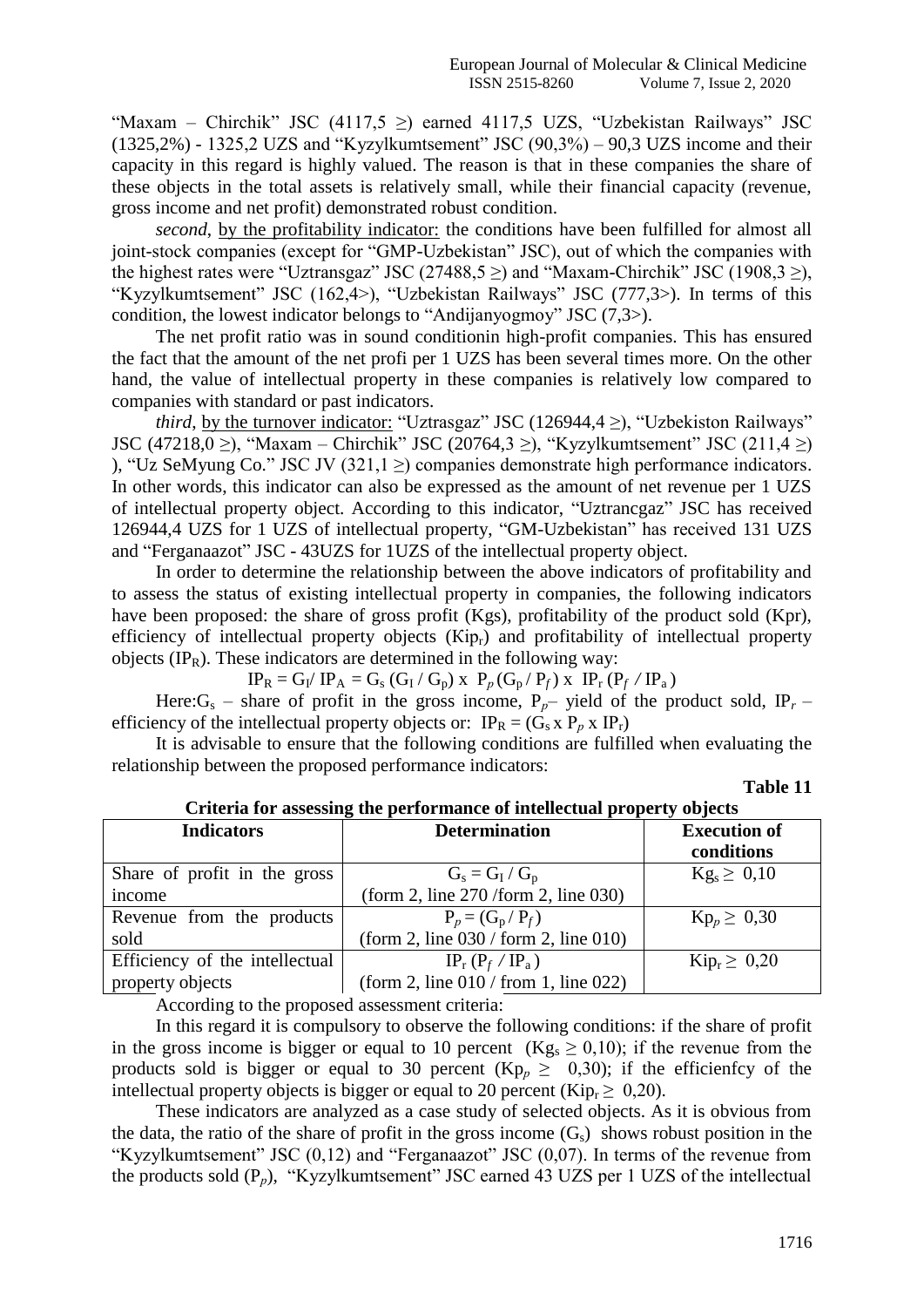property object, and "Uzbekistan railways" JSC earned 30 UZS per 1 UZS of the intellectual property object. In terms of the efficiency indicator of the intellectual property objects the best result belongs to "Uzbekistan railways" JSC (4747,5 times, or the proceeds of 4747,5 UZS per 1 UZS of the intellectual property object).

**Table 12**

| $N_2$                  | naryolo or maneators or micheetaal property<br><b>Indicator</b>     | At the    | At the   | <b>Difference</b> |  |  |
|------------------------|---------------------------------------------------------------------|-----------|----------|-------------------|--|--|
|                        |                                                                     |           | end of   |                   |  |  |
|                        |                                                                     | beginning |          | $(+, -)$          |  |  |
|                        |                                                                     | of the    | the year |                   |  |  |
|                        |                                                                     | year      |          |                   |  |  |
|                        | "Ferganaazot":                                                      |           |          |                   |  |  |
| 1.                     | Share of the profit in the income $(G_s)$ , ratio                   | 0,08      | 0,06     | $-0,02$           |  |  |
| $\overline{2}$ .       | Yield of the production sold $(P_p)$ , UZS                          | 0,15      | 0,14     | $-0,01$           |  |  |
| 3.                     | Efficiency of the intellectual property objects $(\text{IP}_r)$ ,   | 24,6      | 45,7     | 21,1              |  |  |
|                        | times                                                               |           |          |                   |  |  |
| 4.                     | Profitability of the intellectual property objects, $(\text{IP}_R)$ | 0,29      | 0,38     | 0,09              |  |  |
|                        | UZS, $(G_s x P_p x IP_r)$                                           |           |          |                   |  |  |
|                        | "General Motors Powertrain -Uzbekistan":                            |           |          |                   |  |  |
| 1.                     | Share of the profit in the income $(G_s)$ , ratio                   | 0,01      | 0,05     | 0,04              |  |  |
| $\overline{2}$ .       | Yield of the production sold $(P_n)$ , UZS                          | 0,27      | 0,29     | 0,2               |  |  |
| 3.                     | Efficiency of the intellectual property objects $(\text{IP}_r)$ ,   | 20,6      | 15,6     | $-5,0$            |  |  |
|                        | times                                                               |           |          |                   |  |  |
| $\overline{4}$ .       | Profitability of the intellectual property objects, $(\text{IP}_R)$ | 0,05      | 0,22     | 0,17              |  |  |
|                        | UZS, $(G_s x P_n x IP_r)$                                           |           |          |                   |  |  |
|                        | «Kyzylkumtsement":                                                  |           |          |                   |  |  |
| 1.                     | Share of the profit in the income $(G_s)$ , ratio                   | 0,14      | 0,10     | $-0,04$           |  |  |
| 2.                     | Yield of the production sold $(P_p)$ , UZS                          | 0,44      | 0,42     | $-0,02$           |  |  |
| $\overline{3}$ .       | Efficiency of the intellectual property objects $(\text{IP}_r)$ ,   | 171,0     | 239,4    | 68,4              |  |  |
|                        | times                                                               |           |          |                   |  |  |
| $\overline{4}$ .       | Profitability of the intellectual property objects, $(\text{IP}_R)$ | 10,5      | 10,0     | $-0,5$            |  |  |
|                        | UZS, $(G_s x P_p x IP_r)$                                           |           |          |                   |  |  |
| "Uzbekistan railways": |                                                                     |           |          |                   |  |  |
| 1.                     | Share of the profit in the income $(G_s)$ , ratio                   | 0,05      | 0,16     | $-0,11$           |  |  |
| 2.                     | Yield of the production sold $(P_p)$ , UZS                          | 0,32      | 0,28     | $-0,04$           |  |  |
| $\overline{3}$ .       | Efficiency of the intellectual property objects $(\text{IP}_r)$ ,   | 4900,0    | 4595,5   | $-304,5$          |  |  |
|                        | times                                                               |           |          |                   |  |  |
| 4.                     | Profitability of the intellectual property objects, (IPR)           | 78,4      | 205,8    | 127,4             |  |  |
|                        | UZS, $(G_s x P_p x IP_r)$                                           |           |          |                   |  |  |

**Analysis of indicators of intellectual property objects and their interrelation**

General assessment of the protitability of the intellectual property objects has been made when performing their factor analysis. We proposed to use the following formulas to determine the factors on the performance of intellectual property objects:

*First factor*: Share of the profit in the income on the change of the intellectual property objects' profitability  $(\text{IP}_{\text{R,pf}})$ .

 $IP_{R,pf} = (G_s^a x P_p^p x IP_a^p) - (G_s^p x P_p^p x IP_a^p)$ 

Here:  $G_s^{\text{planned}}$  – share of the planned profit in the income,  $G_s^{\text{actual}}$  –share of the actual net profit in the income,  $P_p^{planned}$  – yield of the planned product sold,  $IP_a^{planned}$  – profitability of the planned intellectual property objects.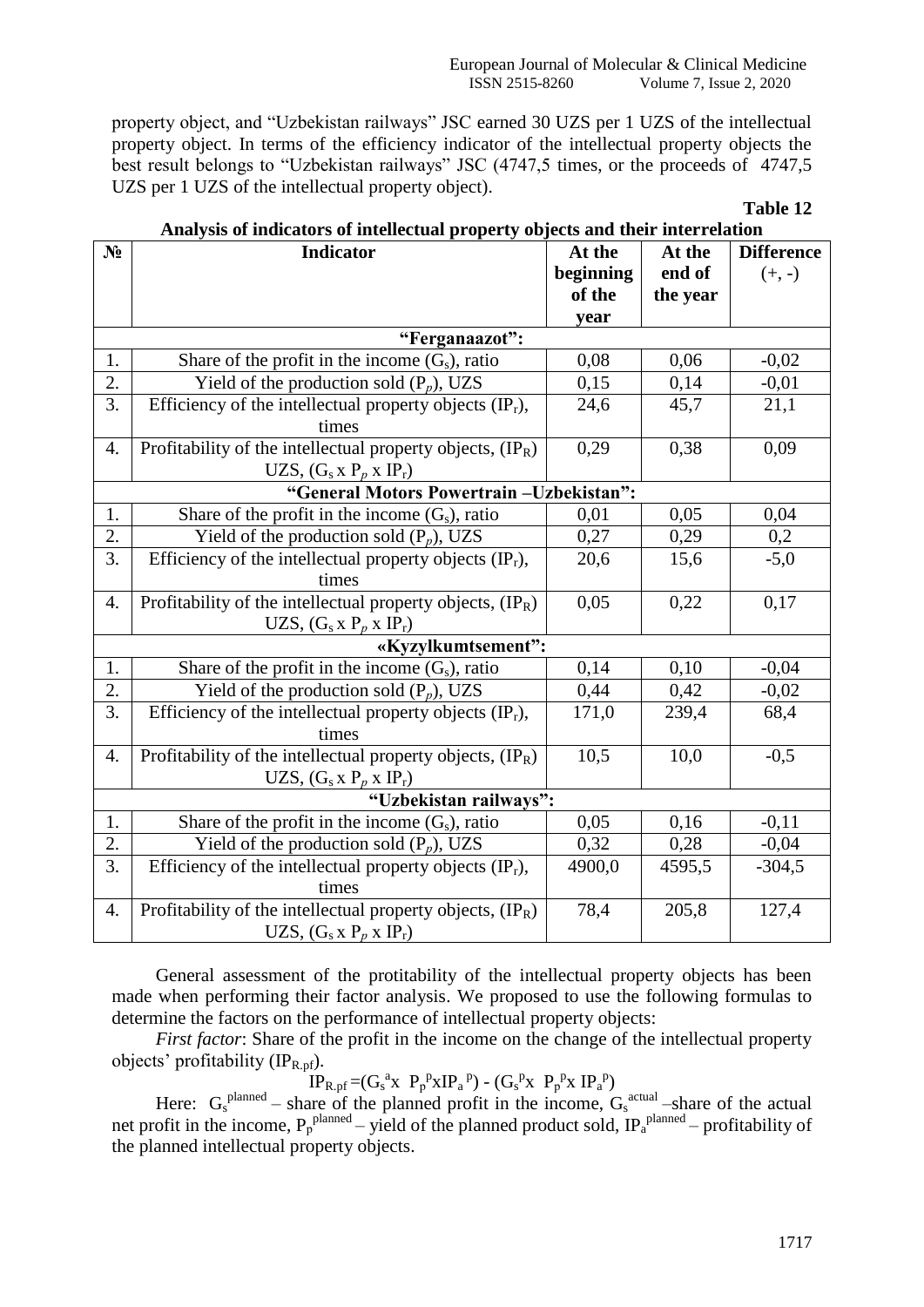*Second factor*: Impact of the yield of the product sold on the change of the intellectual property objects' profitability  $(\mathbb{IP}_{\text{R},ip})$ .

$$
IP_{R,ip} = (G_s^a x P_p^a x IP_a^p) - (G_s^a x P_p^p x IP_a^p)
$$

Here:  $P_p^{actual}$  – actual yield of the product sold.

*Third factor*: Impact of the turnover rate of the intellectual property objects on their profitability cahnge  $(\text{IP}_{\text{R},\text{fa}})$ .

$$
IP_{R,fa} = (G_s^a x P_p^a x IP_a^a) - (G_s^a x P_p^a x IP_a^p)
$$

Here: IP<sub>a</sub><sup>actual</sup> – actual profitability of the intellectual property objects. As a result, the impact of all factors is equal to the total difference of the result obtained:

$$
\Delta IP_R = \Delta IP_{R,pf} \pm \Delta IP_{R,ip} \pm \Delta IP_{R,fa}
$$

In reliance upon the formulas specified above, there has been performed the assessment of the factors influencing the efficiency of the intellectual property objects on the basis of the chain replacement method:

**Table 13**

| on the basis of the chain replacement method |                                         |                                         |                    |                |                        |                          |                   |
|----------------------------------------------|-----------------------------------------|-----------------------------------------|--------------------|----------------|------------------------|--------------------------|-------------------|
| $N_2$                                        | <b>Indicator</b>                        | At the                                  | At the             | <b>Differe</b> |                        | <b>Chain replacement</b> |                   |
|                                              |                                         | beginni                                 | end of             | nce            | Factor                 | Factor                   | Factor            |
|                                              |                                         | ng of                                   | the                | $(+, -)$       | $\mathbf{1}$           | $\overline{2}$           | 3                 |
|                                              |                                         | the                                     | year               |                |                        |                          |                   |
|                                              |                                         | year                                    |                    |                |                        |                          |                   |
| $\mathbf{1}$                                 | $\overline{2}$                          | 3                                       | $\overline{4}$     | 5              | 6                      | $\overline{7}$           | 8                 |
|                                              |                                         |                                         | "Ferganaazot":     |                |                        |                          |                   |
| 1.                                           | Share of the profit in the              | 0,08                                    | 0,06               | $-0,02$        | 0,06                   | 0,06                     | 0,06              |
|                                              | income $(G_s)$ , ratio                  | $(G_s^p)$                               | $(G_s^a)$          |                | $(G_s^a)$              | $(G_s^a)$                | $(G_s^a)$         |
| 2.                                           | Yield of the production                 | 0,15                                    | 0,14               | $-0.01$        | 0,15                   | 0,14                     | 0,14              |
|                                              | sold $(P_p)$ , UZS                      | $(P_p^p)$                               | $(P_p^a)$          |                | $(P_p^p)$              | $(P_p^a)$                | $(P_p^a)$         |
| $\overline{3}$ .                             | Efficiency of the                       | 24,6                                    | 45,7               | $+21,1$        | 24,6                   | 24,6                     | 45,7              |
|                                              | intellectual property                   | $(\text{IP}_r^p)$                       | $(\text{IP}_r^a)$  |                | $(\mathbb{P}_r^p)$     | $(\text{IP}_r^p)$        | $(\text{IP}_r^a)$ |
|                                              | objects $(\text{IP}_r)$ , times         |                                         |                    |                |                        |                          |                   |
| 4.                                           | Profitability of the                    | 0,29                                    | 0,38               | $+0,09$        | 0,22                   | 0,20                     | 0,38              |
|                                              | intellectual property                   |                                         |                    |                |                        |                          |                   |
|                                              | objects, $(\text{IP}_R)$ UZS, $(G_s x)$ |                                         |                    |                |                        |                          |                   |
|                                              | $P_p$ x $IP_r$ )                        |                                         |                    |                |                        |                          |                   |
|                                              |                                         | "General Motors Powertrain-Uzbekistan": |                    |                |                        |                          |                   |
| 1,                                           | Share of the profit in the              | 0,01                                    | 0,05               | $-0,04$        | 0,05                   | 0,05                     | 0,05              |
|                                              | income $(G_s)$ , ratio                  | $(G_s^p)$                               | $(G_s^a)$          |                | $(G_s^a)$              | $(G_s^a)$                | $(G_s^a)$         |
| 2,                                           | Yield of the production                 | 0,27                                    | 0,29               | $+0,2$         | 0,27                   | 0,29                     | 0,29              |
|                                              | sold $(P_p)$ , UZS                      | $(P_p^p)$                               | $(P_p^a)$          |                | $(P_p^p)$              | $(P_p^a)$                | $(P_p^a)$         |
| 3,                                           | Efficiency of the                       | 20,6                                    | 15,6               | $-5,0$         | 20,6                   | 20,6                     | 15,6              |
|                                              | intellectual property                   | $(\text{IP}_r^p)$                       | $(\text{IP}_r^a)$  |                | $(\mathbb{P}^{\,p}_r)$ | $(\text{IP}_r^p)$        | $(\text{IP}_r^a)$ |
|                                              | objects $(\text{IP}_r)$ , times         |                                         |                    |                |                        |                          |                   |
| 4,                                           | Profitability of the                    | 0,05                                    | 0,22               | $+0,17$        | 0,27                   | 0,29                     | 0,22              |
|                                              | intellectual property                   |                                         |                    |                |                        |                          |                   |
|                                              | objects, $(\text{IP}_R)$ UZS, $(G_s x)$ |                                         |                    |                |                        |                          |                   |
|                                              | $P_p$ x $IP_r$ )                        |                                         |                    |                |                        |                          |                   |
|                                              |                                         |                                         | «Kyzylkumtsement": |                |                        |                          |                   |
| 1,                                           | Share of the profit in the              | 0,14                                    | 0,10               | $-0,04$        | 0,10                   | 0,10                     | 0,10              |
|                                              | income $(G_s)$ , ratio                  | $(G_s^p)$                               | $(G_s^a)$          |                | $(G_s^a)$              | $(G_s^a)$                | $(G_s^a)$         |

## **Assessment of the factors influencing the efficiency of the intellectual property objects on the basis of the chain replacement method**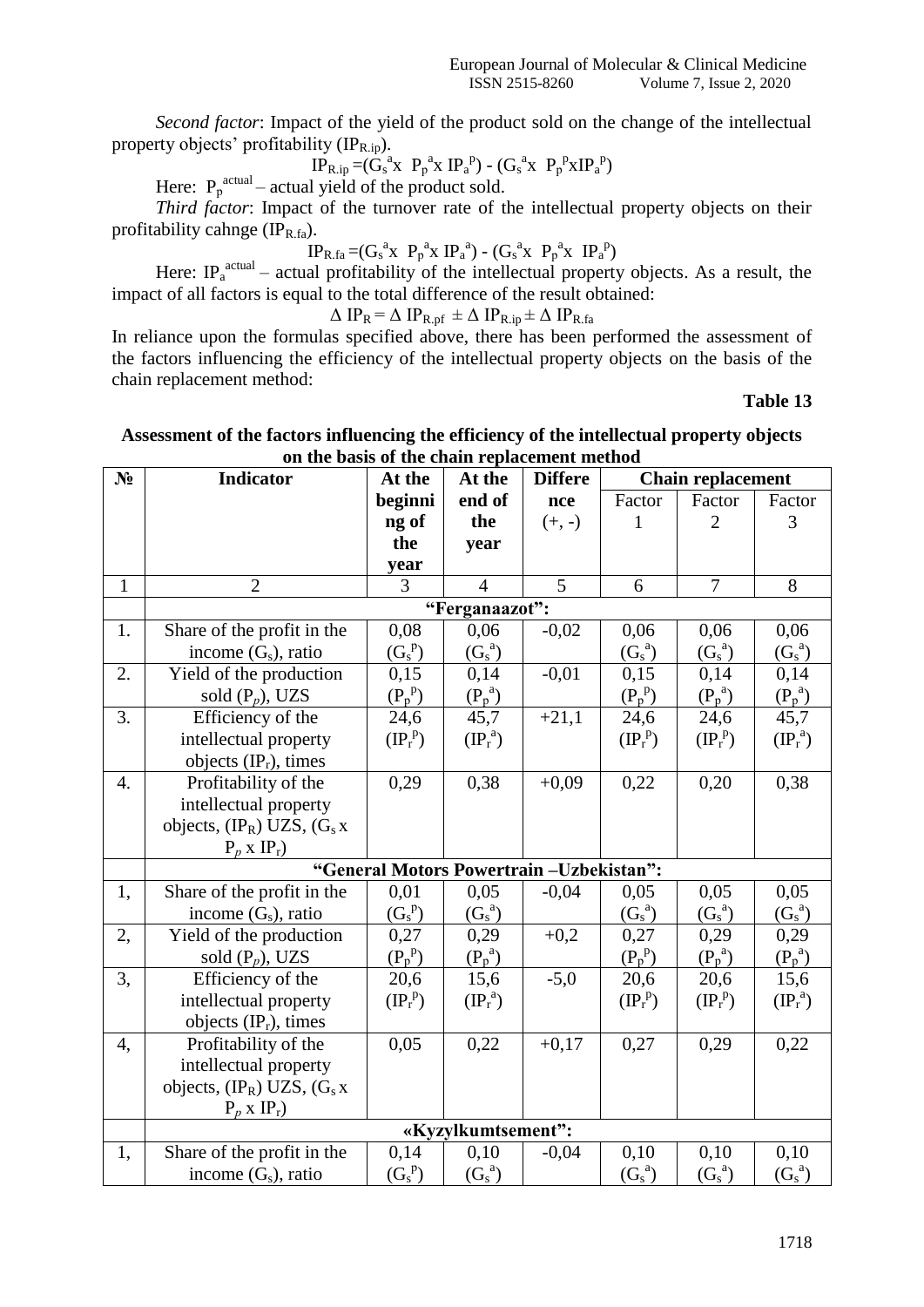| European Journal of Molecular & Clinical Medicine |                            |
|---------------------------------------------------|----------------------------|
| ISSN 2515-8260                                    | I. Issue 2, 2020<br>Volume |

| 2, | Yield of the production                 | 0,44                   | 0,42                   | $-0,02$  | 0,44               | 0,42              | 0,42              |
|----|-----------------------------------------|------------------------|------------------------|----------|--------------------|-------------------|-------------------|
|    | sold $(P_p)$ , UZS                      | $(P_p^p)$              | $(P_p^a)$              |          | $(P_p^p)$          | $(P_p^a)$         | $(P_p^a)$         |
| 3, | Efficiency of the                       | 176,0                  | 239,4                  | $+68,4$  | 171,0              | 171,0             | 239,4             |
|    | intellectual property                   | $(\mathbb{P}^{\,p}_r)$ | $(\text{IP}_r^a)$      |          | $(\mathbb{P}_r^p)$ | $(\text{IP}_r^p)$ | $(\text{IP}_r^a)$ |
|    | objects $(\text{IP}_r)$ , times         |                        |                        |          |                    |                   |                   |
| 4, | Profitability of the                    | 10,5                   | 10,0                   | $-0,5$   | 7,5                | 7,2               | 10,0              |
|    | intellectual property                   |                        |                        |          |                    |                   |                   |
|    | objects, $(\text{IP}_R)$ UZS, $(G_s x)$ |                        |                        |          |                    |                   |                   |
|    | $P_p$ x $IP_r$ )                        |                        |                        |          |                    |                   |                   |
|    |                                         |                        | "Uzbekistan Railways": |          |                    |                   |                   |
| 1, | Share of the profit in the              | 0,05                   | 0,16                   | $+0,11$  | 0,16               | 0,16              | 0,16              |
|    | income $(G_s)$ , ratio                  | $(G_s^p)$              | $(G_s^a)$              |          | $(G_s^a)$          | $(G_s^a)$         | $(G_s^a)$         |
| 2, | Yield of the production                 | 0,32                   | 0,28                   | $-0.04$  | 0,32               | 0,28              | 0,28              |
|    | sold $(P_p)$ , UZS                      | $(P_p^p)$              | $(P_p^a)$              |          | $(P_p^p)$          | $(P_p^a)$         | $(P_p^a)$         |
| 3, | Efficiency of the                       | 4900,0                 | 4595,5                 | $-304,5$ | 4900,0             | 4900,0            | 4595,5            |
|    | intellectual property                   | $(\text{IP}_r^p)$      | $(\text{IP}_r^a)$      |          | $(\mathbb{P}_r^p)$ | $(\text{IP}_r^p)$ | $(\text{IP}_r^a)$ |
|    | objects $(\text{IP}_r)$ , times         |                        |                        |          |                    |                   |                   |
| 4, | Profitability of the                    | 78,4                   | 205,8                  | $+127,4$ | 250,8              | 219,5             | 205,8             |
|    | intellectual property                   |                        |                        |          |                    |                   |                   |
|    | objects, $(\text{IP}_R)$ UZS, $(G_s x)$ |                        |                        |          |                    |                   |                   |
|    | $P_p$ x $IP_r$ )                        |                        |                        |          |                    |                   |                   |

It can be seen from the data in the table, the positive result has been obtained when making calculations on the basis of the chain replacement of the factors influencing performance of the intellectual property objects in the objects selected. Below it is obvious which result has been obtained due to the impact of each factor:

| l'able |
|--------|
|--------|

**Share of the profit in the income (Gs), ratio**

|                | By factor 1:              |                  |                                           |  |  |  |  |
|----------------|---------------------------|------------------|-------------------------------------------|--|--|--|--|
| N <sub>2</sub> | <b>Company name</b>       | <b>Result:</b>   | <b>Conclusion:</b>                        |  |  |  |  |
|                |                           | $(\text{IP}_R)$  | $(G_s)$                                   |  |  |  |  |
|                | 2                         | 3                |                                           |  |  |  |  |
| 1.             | "Ferganaazot"             | $0,22 - 0,29 =$  | Reduction of the share of profit in gross |  |  |  |  |
|                |                           | $-0,2$           | income by 0,02 has resulted in the        |  |  |  |  |
|                |                           |                  | decrease of IPO yield by 2 UZS            |  |  |  |  |
| 2.             | <b>Motors</b><br>"General | $0,27-0,05=$     | Increase of the share of profit in gross  |  |  |  |  |
|                | Powertrain-Uzbekistan"    | 0.22             | income by 0,04 has resulted in the growth |  |  |  |  |
|                |                           |                  | of IPO yield by 22 UZS.                   |  |  |  |  |
| 3.             | "Kyzylkumtsement"         | $7,5 - 10,5 =$   | Reduction of the share of profit in gross |  |  |  |  |
|                |                           | $-3.0$           | income by 0,04 has resulted in the        |  |  |  |  |
|                |                           |                  | decrease of IPO yield by 300 UZS.         |  |  |  |  |
| 4.             | "Uzbekistan railways"     | $250,8 - 78,4 =$ | Increase of the share of profit in gross  |  |  |  |  |
|                |                           | 172,4            | income by 0,11 has resulted in the growth |  |  |  |  |
|                |                           |                  | of IPO yield by 17240 UZS.                |  |  |  |  |

The first factor in this is table illustrates how much the share of profit (Gs) in the income raises or reduces the profitability of the intellectual property object. The highest result on this factor belongs to "Uzbekistan Railways" JSC  $(250, 8 - 78, 4 = 172, 4)$ . The increase in the share of profit of this company by  $+ 0.11$  in gross income has increased the profitability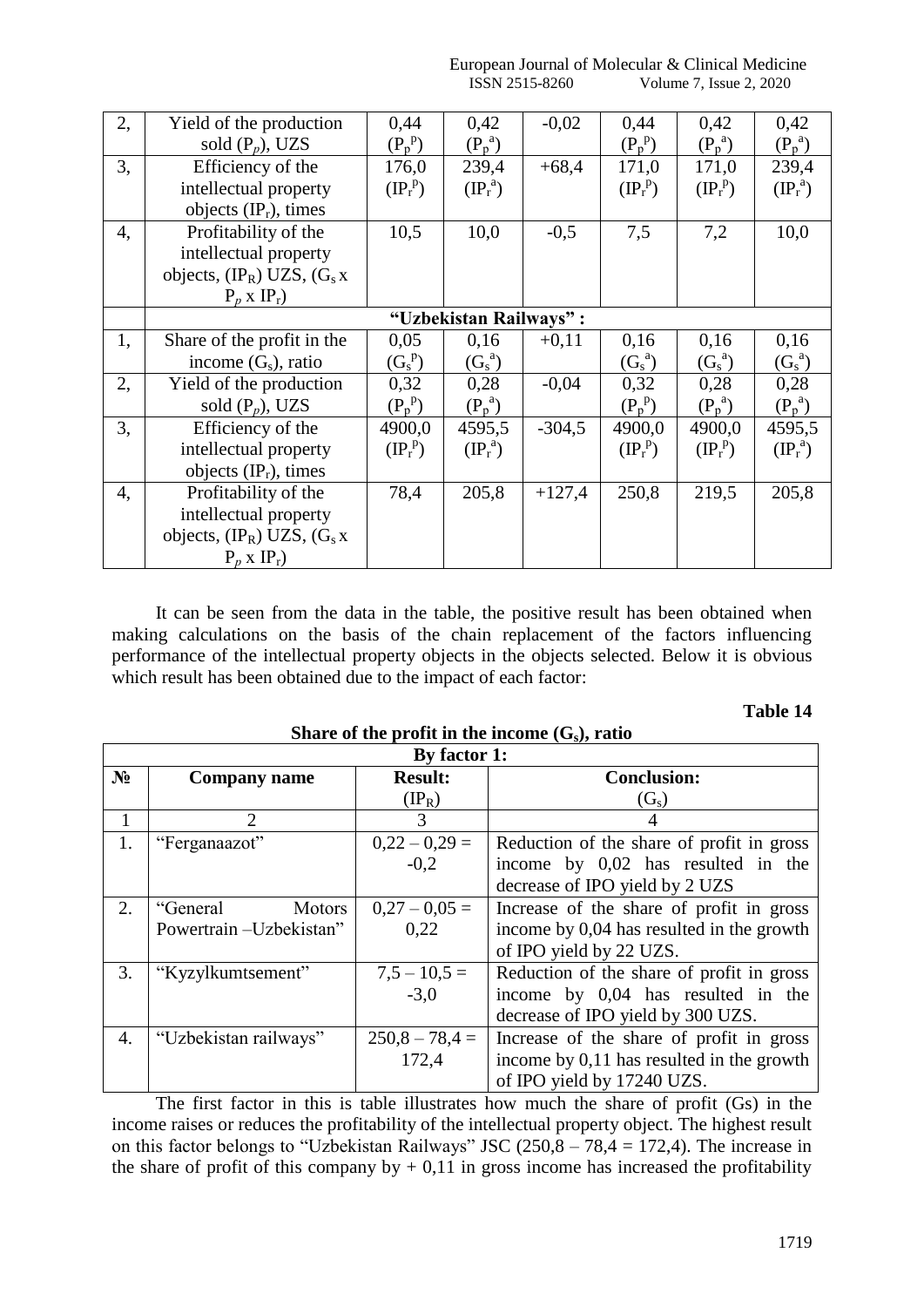of intellectual property by 17 240 UZS. However, "Kyzylkumtsement" JSC experiences negative situation by this indicator  $(7.5 - 10.5 = -3.0)$ . As a result of the -0.04 decrease of the share of the profit of this company, the profitability of intellectual property objects decreased by 300 UZS.

**Yield of products sold (Pр)**

## **Table 15**

|                | By factor 2:              |                   |                                                 |  |  |  |
|----------------|---------------------------|-------------------|-------------------------------------------------|--|--|--|
| N <sub>2</sub> | Company name              | <b>Result:</b>    | <b>Conclusion:</b>                              |  |  |  |
|                |                           | $(\rm{IP}_R)$     | $(P_p)$                                         |  |  |  |
| 1.             | "Ferganaazot"             | $0,20 - 0,22 =$   | Reduction of the yield of products sold by      |  |  |  |
|                |                           | $-0,02$           | 0,01 has resulted in the decrease of the IPO    |  |  |  |
|                |                           |                   | efficiency by 2 UZS.                            |  |  |  |
| 2.             | "General<br><b>Motors</b> | $0,29 - 0,27 =$   | Increase of the yield of products by $0.02$ has |  |  |  |
|                | Powertrain                | $+0.02$           | resulted in the increase of the IPO efficiency  |  |  |  |
|                | Uzbekistan"               |                   | by 2 UZS.                                       |  |  |  |
| 3.             | "Kyzylkumtsement"         | $7,2 - 7,5 =$     | Reduction of the yield of products sold by      |  |  |  |
|                |                           | $-0.3$            | 0,04 has resulted in the decrease of the IPO    |  |  |  |
|                |                           |                   | efficiency by 30 UZS.                           |  |  |  |
| 4.             | "Uzbekistan               | $219,5 - 250,8 =$ | Reduction of the yield of products sold by      |  |  |  |
|                | railways"                 | $-31.3$           | 0,04 has resulted in the decrease of the IPO    |  |  |  |
|                |                           |                   | efficiency by 3130 UZS.                         |  |  |  |

According to this factor (yield of the product sold (Pr)), the indicators of "General Motors Powertrain – Uzbekistan" JSC have a slightly positive result compared to other companies  $(0,29 - 0,27 = +0,02)$ . The increase in the yield of the product sold by 0,02 UZS increased the profitability of the IPO by 2 UZS. It should be noted, that it is the only company where the yield of the product sold has increased. In other companies this trend is declining ("Kyzylkumtsement" JSC has decreased by 30 UZS and "Uzbekistan Railways" by 3130 UZS).

## **Table 16**

|                  | Profitability of the intellectual property objects $(\text{IP}_R)$ |                   |                                             |  |  |  |
|------------------|--------------------------------------------------------------------|-------------------|---------------------------------------------|--|--|--|
|                  |                                                                    | By factor 3:      |                                             |  |  |  |
| N <sub>2</sub>   | Company name                                                       | <b>Result:</b>    | <b>Conclusion:</b>                          |  |  |  |
|                  |                                                                    | $(\text{IP}_R)$   | $(\mathrm{IP}_r)$                           |  |  |  |
| 1.               | "Ferganaazot"                                                      | $0,38 - 0,20 =$   | Increase in the turnover rate of the IPO by |  |  |  |
|                  |                                                                    | 0.18              | 1,4 times has resulted in the growth of its |  |  |  |
|                  |                                                                    |                   | profitability by 18 UZS.                    |  |  |  |
| 2.               | <b>Motors</b><br>"General                                          | $0,22 - 0,29 =$   | Reduction in the turnover rate of the IPO   |  |  |  |
|                  | Powertrain                                                         | $-0.07$           | by 0,5 times has resulted in the decrease   |  |  |  |
|                  | Uzbekistan"                                                        |                   | of 7 UZS.                                   |  |  |  |
| 3.               | "Kyzylkumtsement"                                                  | $10,0 - 7,2 =$    | Increase in the turnover rate of the IPO by |  |  |  |
|                  |                                                                    | 2,8               | 68,4 times has resulted in the growth of    |  |  |  |
|                  |                                                                    |                   | its profitability by 280 UZS.               |  |  |  |
| $\overline{4}$ . | "Uzbekistan railways"                                              | $205,8 - 219,5 =$ | Reduction in the turnover rate of the IPO   |  |  |  |
|                  |                                                                    | $-13,7$           | by 304,5 times has resulted in the          |  |  |  |
|                  |                                                                    |                   | decrease of 1370 UZS.                       |  |  |  |

According to the results of the third factor impact on the intellectual property objects  $(IP_R)$ , "Kyzylkumtsement" JSC has demonstrated a good performance (due to the fact that the turnover of intellectual property has increased by 68,4 times its profitability has increased by

### 1720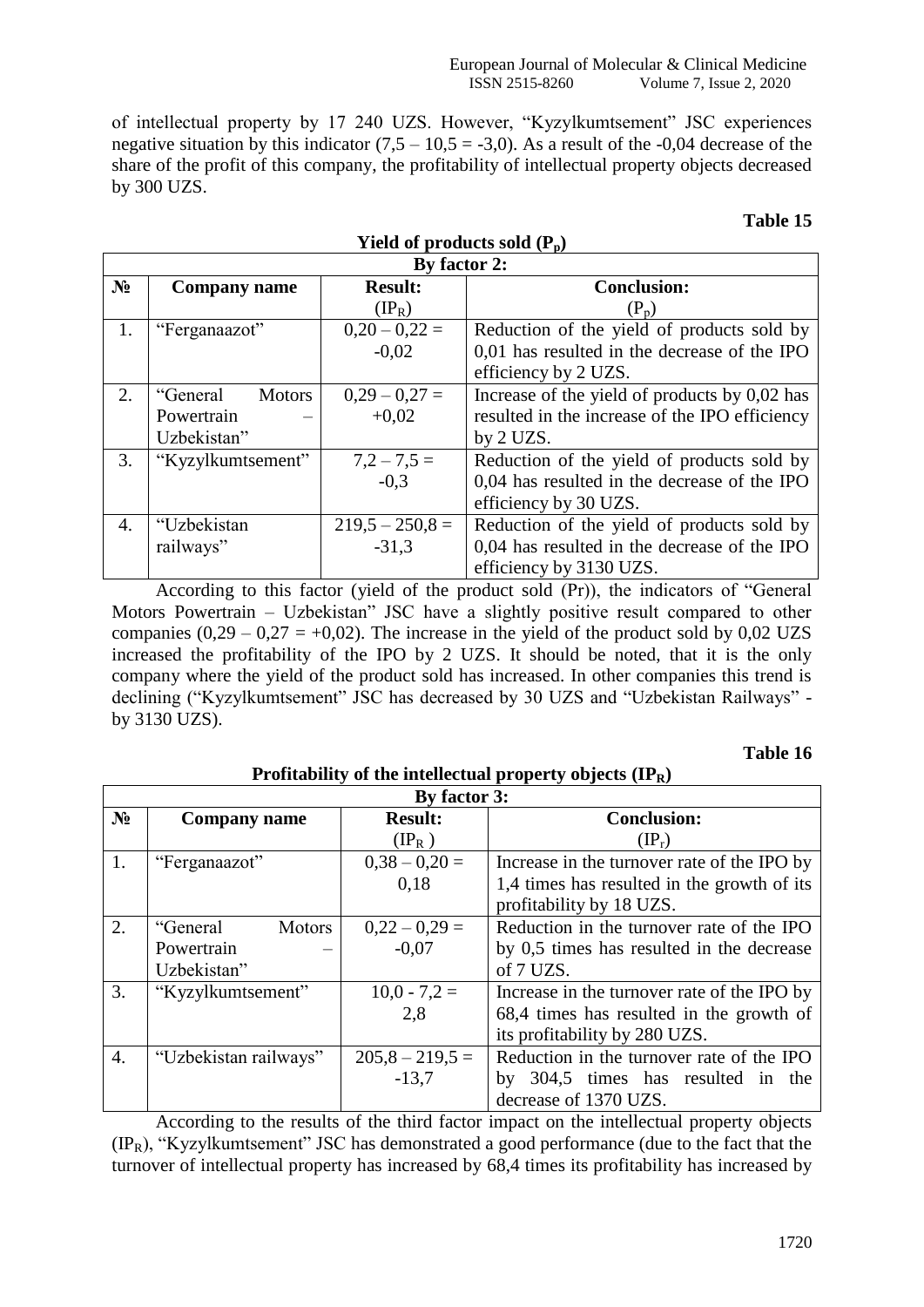280 UZS). In addition, we can see an increase in "Ferganaazot" JSC by 18 UZS (as a result of an increase in the IMO turnover rate by 1,4 times). This can be seen in "Uzbekistan Railways" JSC (turnover at this enterprise decreased has by 304,5 times, and as a result the profitability of intellectual property objects decreased by 1370 UZS).

The following table evaluates the usefulness of intellectual property objects as a result of calculating the impact of all factors.

| N <sub>2</sub>   | <b>Company name</b>                    | <b>Result:</b>                                                                                                         | <b>Conclusion:</b>                       |
|------------------|----------------------------------------|------------------------------------------------------------------------------------------------------------------------|------------------------------------------|
|                  |                                        | $\Delta$ IP <sub>R</sub> = $\Delta$ IP <sub>R.pf</sub> $\pm \Delta$ IP <sub>R.ip</sub> $\pm \Delta$ IP <sub>R.fa</sub> |                                          |
| 1                | $\overline{2}$                         | 3                                                                                                                      | 4                                        |
| 1.               | "Ferganaazot"                          | $\Delta$ IP <sub>R</sub> = (-0,07) $\pm$                                                                               | At the end of the reporting period the   |
|                  |                                        | $(-0.02) \pm (+0.18) =$                                                                                                | usefulness of the IPO has increased by 9 |
|                  |                                        | $+0.09$                                                                                                                | UZS in comparison with the beginning     |
|                  |                                        |                                                                                                                        | of the year.                             |
| 2.               | "General<br><b>Motors</b>              | $\Delta$ IP <sub>R</sub> = (+0,22) ±                                                                                   | At the end of the reporting period the   |
|                  | Powertrain<br>$\overline{\phantom{0}}$ | $(+0.02) \pm (-0.002)$                                                                                                 | usefulness of the IPO has increased by   |
|                  | Uzbekistan"                            |                                                                                                                        | 22 UZS in comparison with the            |
|                  |                                        | $+0,22$                                                                                                                | beginning of the year.                   |
| 3.               | "Kyzylkumtsement"                      | $\Delta$ IP <sub>R</sub> = (-3,0) ± (-                                                                                 | At the end of the reporting period the   |
|                  |                                        | $(0,3) \pm (+2,8) = -$                                                                                                 | usefulness of the IPO has reduced by 5   |
|                  |                                        | 0,05                                                                                                                   | UZS in comparison with the beginning     |
|                  |                                        |                                                                                                                        | of the year.                             |
| $\overline{4}$ . | "Uzbekistan                            | $\Delta$ IP <sub>R</sub> = (+172,4) ±                                                                                  | At the end of the reporting period the   |
|                  | railways"                              | $(-31,3) \pm (-13,7) =$                                                                                                | usefulness of the IPO has increased by   |
|                  |                                        | $+127,4$                                                                                                               | 12740 UZS in comparison with the         |
|                  |                                        |                                                                                                                        | beginning of the year.                   |

## **Assessing the results obtained from the impact of all factors**

It can be concluded from this table that the usefulness of intellectual property objects as a result of calculating the impact of all factors has achieved a positive result in three companies. In particular, in "Ferganaazot" JSC it has increased by 9 UZS, in "General Motors Powertrain – Uzbekistan" JSC by 22 UZS and in "Uzbekiston Railways" JSC - by 12740 UZS. However, according to this indicator, the situation in "Kyzylkumtsement" JSC is not favourable (IMO usefulness has decreased by 5 UZS).

In assessing the results of the analysis of intellectual property objects and the factors influencing it, and in making managerial decisions in this regard, we have proposed the following:

## **Table 18**

|                  |                       | Decision-making by the analysis results |                                |
|------------------|-----------------------|-----------------------------------------|--------------------------------|
| <b>Stages of</b> | <b>Name</b>           | <b>Recommended level</b>                | <b>Conclusion</b>              |
| analysis         |                       |                                         |                                |
| <b>Third</b>     | Analysis of           | Ensuring the                            | In terms of the analyzed       |
|                  | indicators            | following:                              | period it illustrates<br>high  |
|                  | representing the      | $K_{IPP} \geq 1$ UZS                    | efficiency of the intellectual |
|                  | efficiency of         | $K_{IPRE} > 1$ UZS                      | property objects (yielding a   |
|                  | intellectual property | $K_{IPT} \geq 20$ times                 | profit) and speeding up the    |
|                  | objects               |                                         | turnover period                |
| Fourth           | Interrelation         | It is required that                     | In terms of the<br>analyzed    |
|                  | between the           | $IP_R \geq 0.20$                        | period it illustrates positive |

# **Decision-making by the analysis results**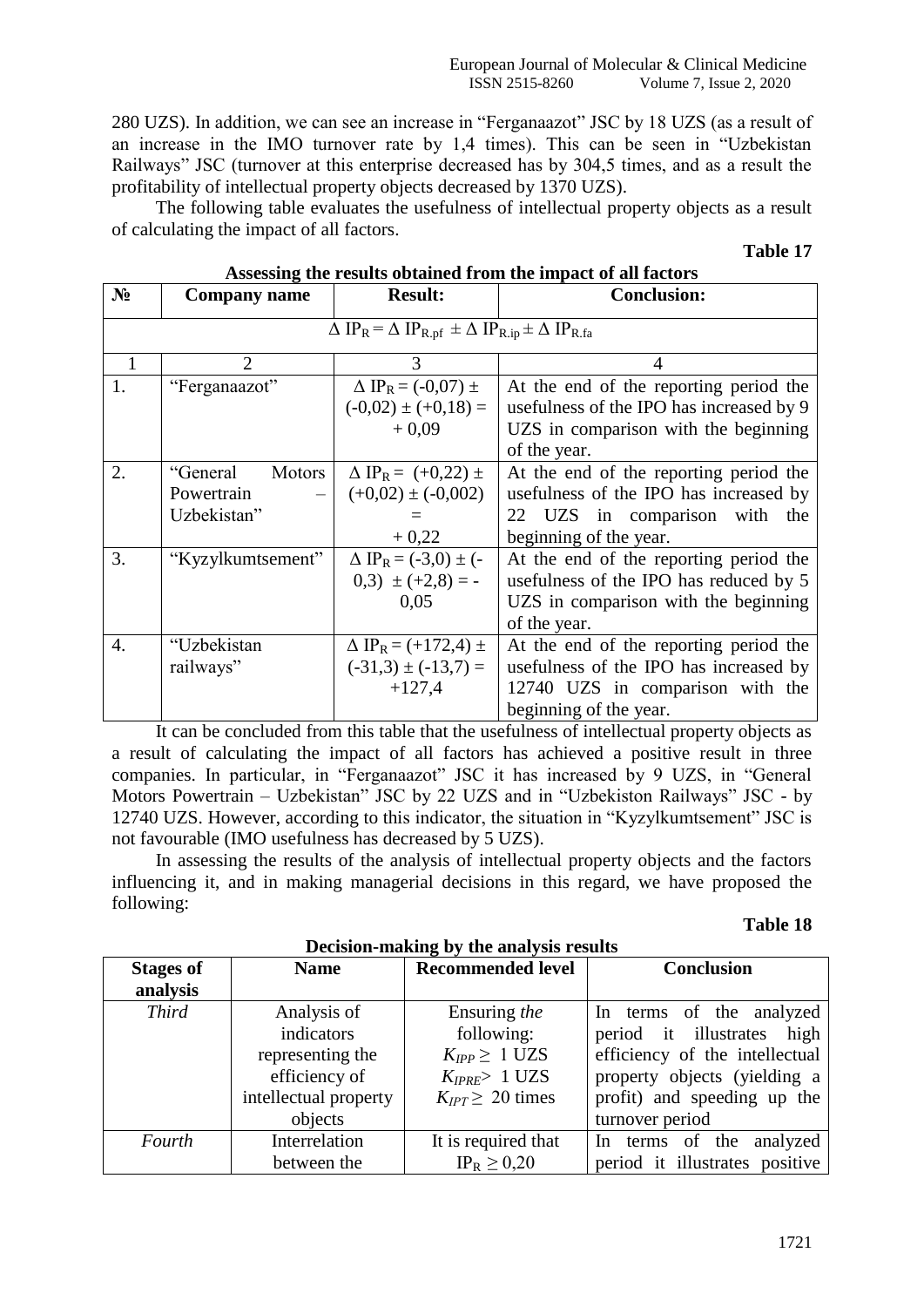|       | indicators            |                                                                     | interrelation between profit,    |
|-------|-----------------------|---------------------------------------------------------------------|----------------------------------|
|       | representing the      | $(Kg_s \ge 0, 10 + Kp_p \ge$                                        | products sold and intellectual   |
|       | efficiency of the     | $0,30 + Kip_r \geq 0,20$                                            | property objects.                |
|       | intellectual property |                                                                     |                                  |
|       | objects               |                                                                     |                                  |
| Fifth | Factor analysis of    | $\Delta$ IP <sub>R</sub> = $\Delta$ IP <sub>R.pf</sub> $\pm \Delta$ | In terms of the analyzed         |
|       | the efficiency of the | $IP_{R,ip} \pm \Delta IP_{R,fa}$                                    | period it illustrates usefulness |
|       | intellectual property |                                                                     | of the intellectual property     |
|       | objects               |                                                                     | objects due to certain factors   |
|       |                       |                                                                     | (profit,<br>products<br>sold,    |
|       |                       |                                                                     | turnover).                       |
|       |                       | <b>Managerial decision:</b>                                         |                                  |

Achieving the recommended indicators for each stage of the analysis will result in the increase in the volume of intellectual property, a growth in revenue from the sale of products due to their efficient use, as well as an increase in net profit.

Intellectual property objects, long-term assets and current assets have been accepted as factors affecting proceeds from the sale. The reason for performing an empirical analysis by types of assets is that enterprise's assets play a key role in the production of assets. The descriptive statistics of the variables specified above are presented in the table:

**Table 19**

| <b>Indicators</b>  | <b>Proceeds from</b> | <b>Intellectual</b> | Long-term   | <b>Current</b> |
|--------------------|----------------------|---------------------|-------------|----------------|
|                    | sales of products    | property objects    | assets      | assets         |
| Medium             | 2312060501           | 14971664.64         | 1768873084  | 1029396462     |
| Standard deviation | 3477179347           | 31022214.4          | 3019015268  | 2050982284     |
| Minimum            | 47098879             | 14000               | 6934845     | 1372562709     |
| Maximum            | 10261781347          | 102822702           | 10222335009 | 6291970206     |
| Number of objects  |                      |                     |             |                |

## **Descriptive statistics analysis for the intellectual property objects**

As the analysis of the descriptive statistics illustrates that the standard deviation of proceeds from sales and long-term assets is quite bigger than of other variables due to the fact that enterprises are operating in different areas. According to the minimum value, the value of "AAA" enterprise which has the least number of intellectual property objects among other business entities constitutes 14 million UZS.The value of "BBB" enterprise which has the biggest number of intellectual property objects among other business entities accounts for over 102 billion UZS. An important part of the empirical analysis of the correlation of these variables is presented in the following table: as the correlation matrix of variables:

According to the correlation matrix, the correlation between the proceeds from sales and the other variables demonstrates a positive correlation.

It should be noted that the correlation of proceeds from sales with intellectual property objects is much higher than the correlation with other variables (Table 9)

The correlation between types of assets is also positiveand the correlation between intellectual property objects and current assets is highly dependent.This implies a careful approach to the outcome when inputting these two variables into the regression modelbecause such a high correlation of the independent variables can cause a multicollinearity problem.

The correlation dependencies enable to provide a more comprehensive view of the linear model. Therefore, below there are presented correlations of some variables of natural logarithms. From the Figure given below it is obvious that there is a high positive correlation between the proceeds from the sales of goods and other variables.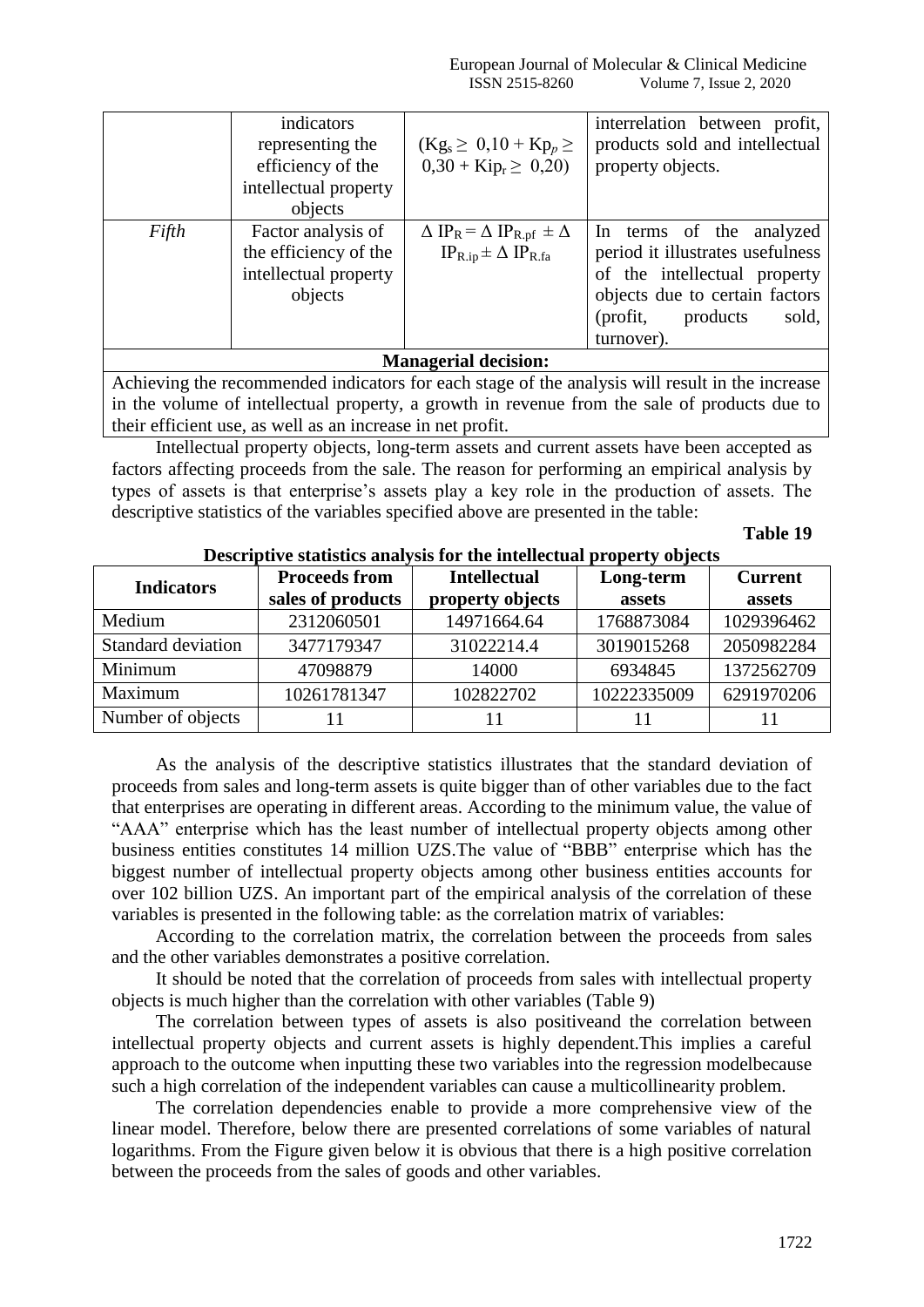**Table 20**

|                                     | <b>Intercorrelation matrix of variables</b> |                                               |                     |                       |
|-------------------------------------|---------------------------------------------|-----------------------------------------------|---------------------|-----------------------|
|                                     |                                             | <b>Intellectual</b>                           |                     |                       |
|                                     | <b>Proceeds</b><br>from the<br>sale         | property<br>objects<br>(Intangible<br>assets) | Long-term<br>assets | <b>Current assets</b> |
| 1. Proceeds from the sale           | 1.00                                        |                                               |                     |                       |
| 2. Intellectual property<br>objects | 0.68                                        | 1.00                                          |                     |                       |
| 3. Long-termassets                  | 0.44                                        | 0.08                                          | 1.00                |                       |
| 4. Current assets                   | 0.57                                        | 0.83                                          | 0.42                | 1.00                  |

Herein the empiric model can be represented in the following way:<br> $VCT_i = a + bNA_i + gX_i^j + e_i$ 

$$
VCT_i = a + bNA_i + gX_i^j + e_i
$$

where  $VCT_i - i$  - proceeds from the sales of goods,  $NA_i - i$  intellectual property objects (intangible assets),  $X_i^j$  – other assets included in the model,  $\varepsilon_{i j t}$  – error.

![](_page_22_Figure_5.jpeg)

**Figure 4. Linear chart of variables** 

The main aim of conducting regression analysis of the intellectual property objects is opportunity to calculate how the increase of the intellectual property objects by 1 UZS will raise the proceeds from sales. The following Table demonstrates three models that have been calculated by the least square method (Table 3).

|                                                       | <b>Regression model results</b> |                      |                     |
|-------------------------------------------------------|---------------------------------|----------------------|---------------------|
|                                                       | Model [1]                       | Model[2]             | Model[3]            |
| Intellectual property objects (Intangible)<br>assets) | $76.67**$<br>(27.25)            | $73.02**$<br>(24.67) | 143.95**<br>(48.29) |
| Long-term assets                                      |                                 | 0.44<br>(0.25)       | $0.76**$<br>(0.30)  |
| Current assets                                        |                                 |                      | $-1.33$<br>(0.80)   |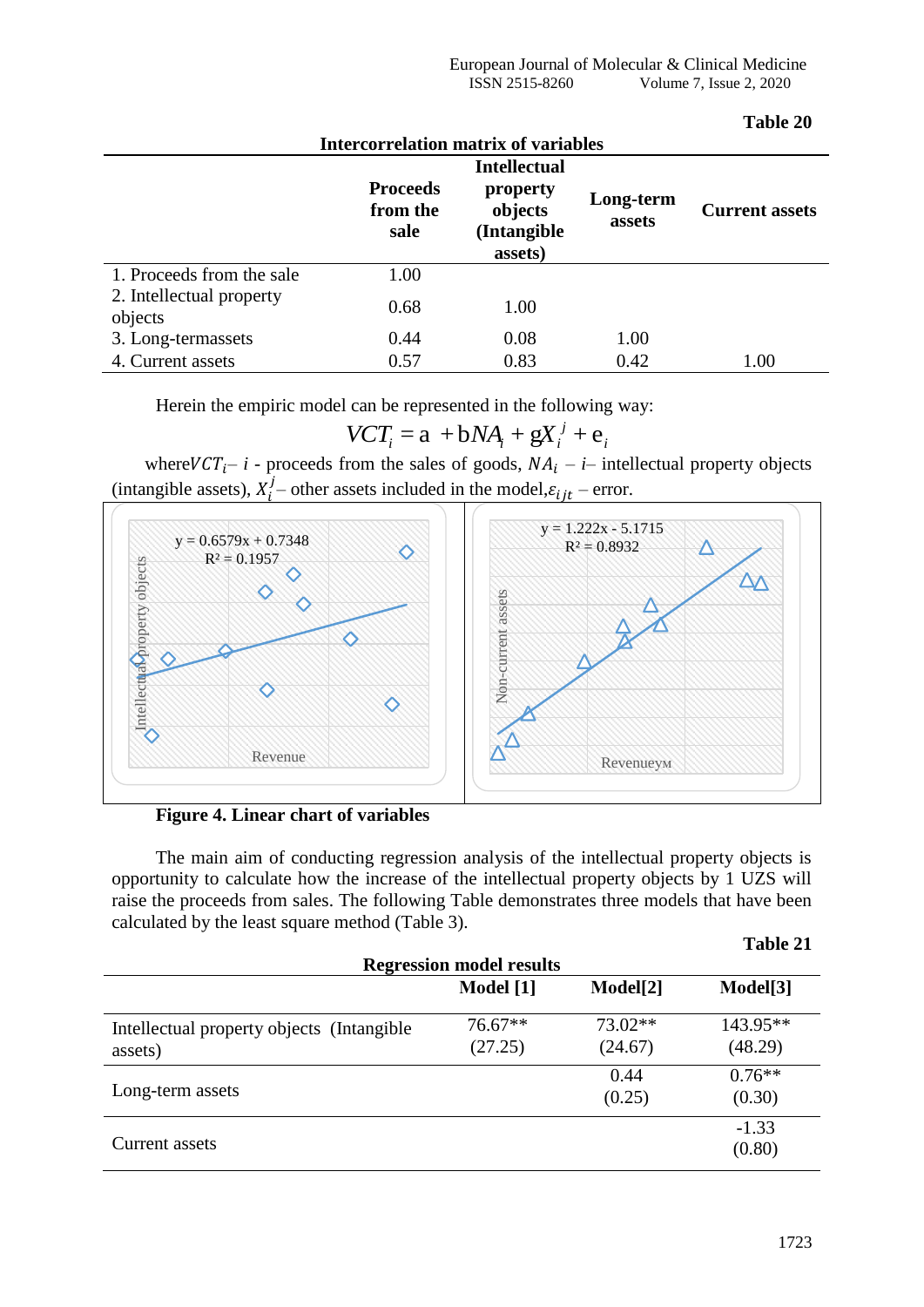|          | European Journal of Molecular & Clinical Medicine<br>Volume 7, Issue 2, 2020<br>ISSN 2515-8260 |             |             |  |
|----------|------------------------------------------------------------------------------------------------|-------------|-------------|--|
| Constant | 1164125369                                                                                     | 433932776   | 171611221   |  |
|          | (903486969)                                                                                    | (915439957) | (844394064) |  |
| R-square | 0.47                                                                                           | 0.62        | 0.72        |  |

\*\*\* statistic significance of 1 per cent<br>\*\* statistic significance of 5 per cent

statistic significance of 5 per cent

\* statistic significance of 10 per cent

According to the results of various models of regression analysis, positive impact of intellectual property objects on the proceeds from sales has been confirmed on the basis of the empirical analysis. The impact of intellectual property objects on the proceeds from sales of goods in all peculiar properties of all models is considered positive and has high social significance.

According to the models, it is possible to make a conclusion that an increase of intellectual property objects (intangible asset) of any enterprise by 1000 UZS will result in average increase of proceeds from sales by 98000 UZS.

In conclusion it should be noted that improvement of analyzing intellectual property objects it will enable to:

assess changes by the structure of the intellectual property objects;

assess the state and flow of the intellectual property objects in terms of their structure;

evaluate amendments in the ownership right and the right to dispose intellectual property objects.

## **CONCLUSION.**

The following measures should be undertaken for developing the intellectual property ecosystem and innovation activity in the republic:

development of drafts of new statutory acts aimed at improving the competitiveness of the national innovation system;

bringing copyright protection legislation in compliance with the international standards;

creation of the national innovation system which absorbs the world scientific research innovations and possibilities for their implementation;

when financing research field, allocating funds to fundamental research areas and practical activities of the private sector;

improvement of mechanisms for commercialization of research results, providing appropriate incentives for the creation of innovative technoparks in the regions;

proceeding from the peculiarities of the national economy establishment of the innovation centres at the local level;

development of innovation determining standards with the account of the world standards;

encouraging establishment of research and project institutes at the branch enterprises and gradual application of international standards into the patenting system of the republic;

it is necessary to create a special "customer-researcher-investor" chain for commercialization of scientific research and to implement the mechanism encouraging introduction of scientific achievements in the economy.

Efficient criteria of the intellectual property ecosystem will be demonstrated in the following aspects:

*first,*it will be designed for commercialization of innovation products of the successful intellectual property ecosystem;

*second,* efficient intellectual property ecosystem will ensure constant change of existing and generating new ideas;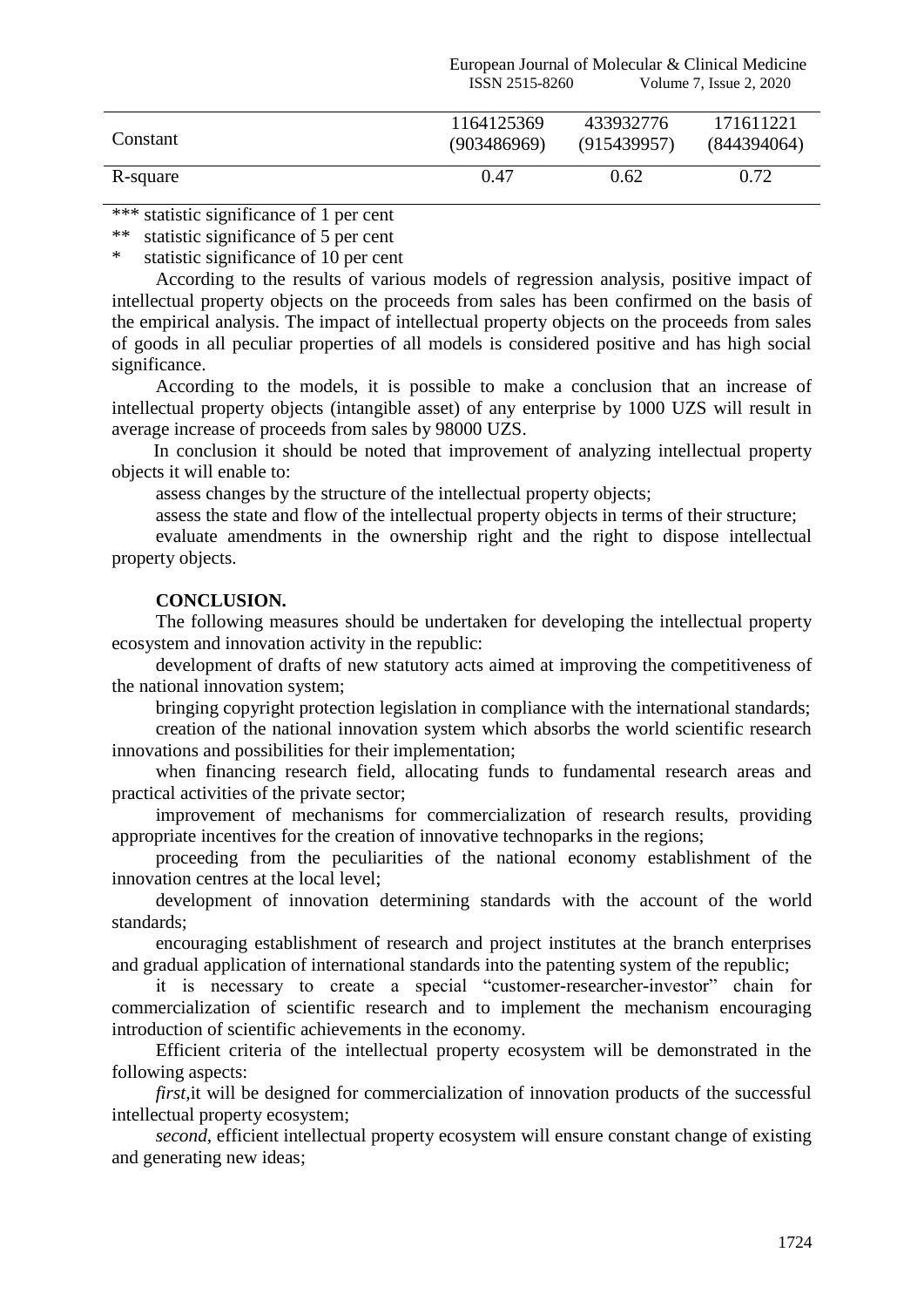*third,* efficient intellectual property ecosystem represents a collaborative network of professionals who provide continuity in the creation of innovative products.

In conclusion it should be noted that by 2021-2030 Uzbekistan has been assigned the task to reach and be included in the list of international ratings and indices, such as Global Competitiveness Index, World Economic Forum, Global Innovation Index, INSEAD International Business School, Cornell University, World Intellectual Property Organization (WIPO), Global Green Economy Index - Dual Citizen LLC, as well as Competitive Industrial Performance Index by the United Nations Industrial Development Organization (UNIDO).

This means that global economic growth will not return to pre-pandemic levels. We have to get used to it, intellectual property has been badly damaged by the pandemic, but the pandemic has taught us to work together more than ever. We will definitely overcome this pandemic disaster and endure its hardships. Human capital and intellectual property will continue to grow and develop. The creation of new intellectual property in the world will never stop.

*We think say with confidence that intellectual property can overcome any coronavirus pandemic!*

#### **REFERENCE.**

1. Analysis of financial statements: study of the educational program. / O. V. Efimova et al. M .: "Omega-L", 2013. 388 p.

2. Analysis of financial statements: student / -6th edition. Trans. and additional publishing house "Delo and Service", 2008. -368 p.

3. Abryutina M.S., Grachev A.V. Analysis of the financial and economic activity of the enterprise: Textbook. –M .: "Business and Service". 1998.-256 p.

4. Bakanov M.I., Sheremet A.D. The theory of economic analysis: Textbook. 3rd ed. M .: Finance and statistics, 1996.-288 p.

5. Brooking A., Motta E.A (1996). Taxonomy of Intellectual Capital and Methodology for Auditing It/17th Annual National Business Conference, McMaster University, Hamilton, Ontario, Canada. January 24-26.

6. Grigorieva T.I. Financial analysis for managers. Textbook. Yurayt, ID. Yurayt, 2015. -486 p[.Frost & Sullivan](http://www.tadviser.ru/index.php/%D0%9A%D0%BE%D0%BC%D0%BF%D0%B0%D0%BD%D0%B8%D1%8F:Frost_%26_Sullivan) (2019)[.http://www.tadviser.ru.](http://www.tadviser.ru/)

7. Economic analysis: textbook / ed. N.V. Voitolovsky and friend. Publishing house Yurayt, 2016. -548 p. Series: Bachelor. Advanced course.Dontsova L.

8. Dontsova L. Analysis of Financial Statements: Textbook,  $6<sup>th</sup>$  edition. Edited. "Delo - Service" publishing house, 2008. -368 p.

9. Jumaev N.H., Ataniyazov J.X. Foreign direct investments as a factor of increasing competitiveness of the economy. International Journal of Economics, commerce and Management. United Kingdom [http://ijecm.co.uk/.](http://ijecm.co.uk/) Vol. VI, Issue 11, November 2018. ISSN 2348 0386. (Impact Factor #3,5).

10. Pulatov M.E. "Improving the methodology of accounting and auditing of intellectual capital", 08.00.08 - "Accounting, economic analysis and audit", Abstract, 2017, 64 p.

11. Rizaev N.K. Organization methodology of accounting and analysis of intellectual property objects. Monograph. - T .: TFI, "Iqtisod-Moliya", 2018 220 p.

12. Forecast: 3D-Printers, Worldwide, 2018, Gartner, 17 September 2018,G00277739. <https://www.gartner.com/doc/3132417/forecast-d-printers>

13. Tadviser (2019). [http://www.tadviser.ru/index.php.](http://www.tadviser.ru/index.php)